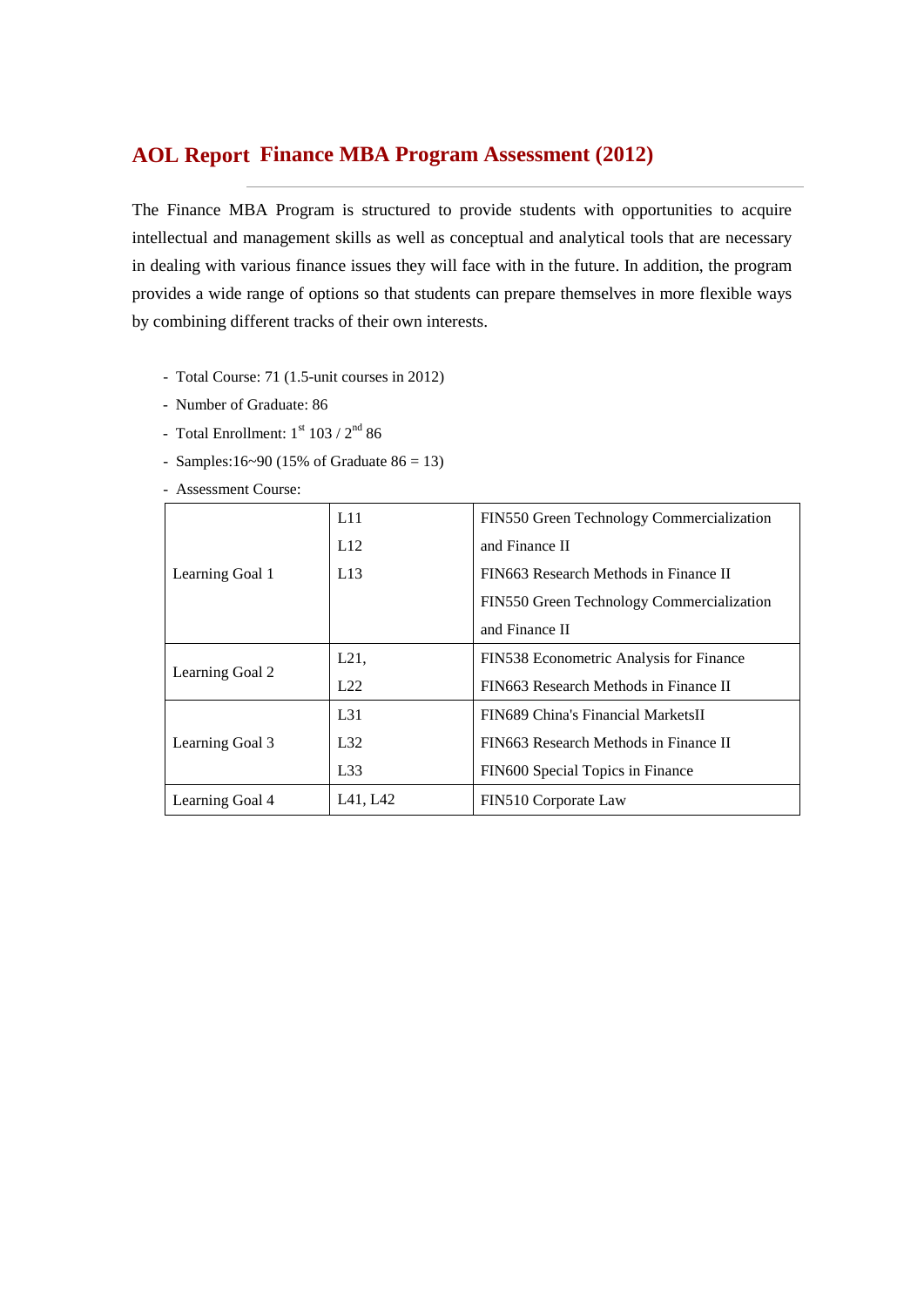## *Outline of assessment*

Overall, the students of the finance MBA program meet expectations successfully. L1, L2, L3, and L4 have the average scores of 2.47, 2.35, 2.61, and 2.41. All average scores of traits for assessing learning objectives meet expectations (point 2) except for L22-T2, 'Application of quantitative analytical Tools'. However, its marks 1.95 is quite close to the criterion, it means students achieved learning goals for even the most unsatisfactory trait.

The score for a global perspective shows the highest level. In addition, traits related to language skills marks high score. Most students show the good performance for relationrelated traits which are evaluated by faculty. Besides, they were satisfied with their own achievement according to the course embedded survey. However, local students and abroad students seemed to feel unfamiliar to each other. The chance to make informal relationship between local students and abroad students might be helpful.

On the other hand, students could not achieve very high level of understanding the complicated financial concepts and tools relatively. It seems there are several students didn't have mathematical backgrounds couldn't follow the courses. Moreover, students have some troubles to construct their own conclusions despite their good understanding of basic knowledge and concepts. Practice-based approach might be helpful for those students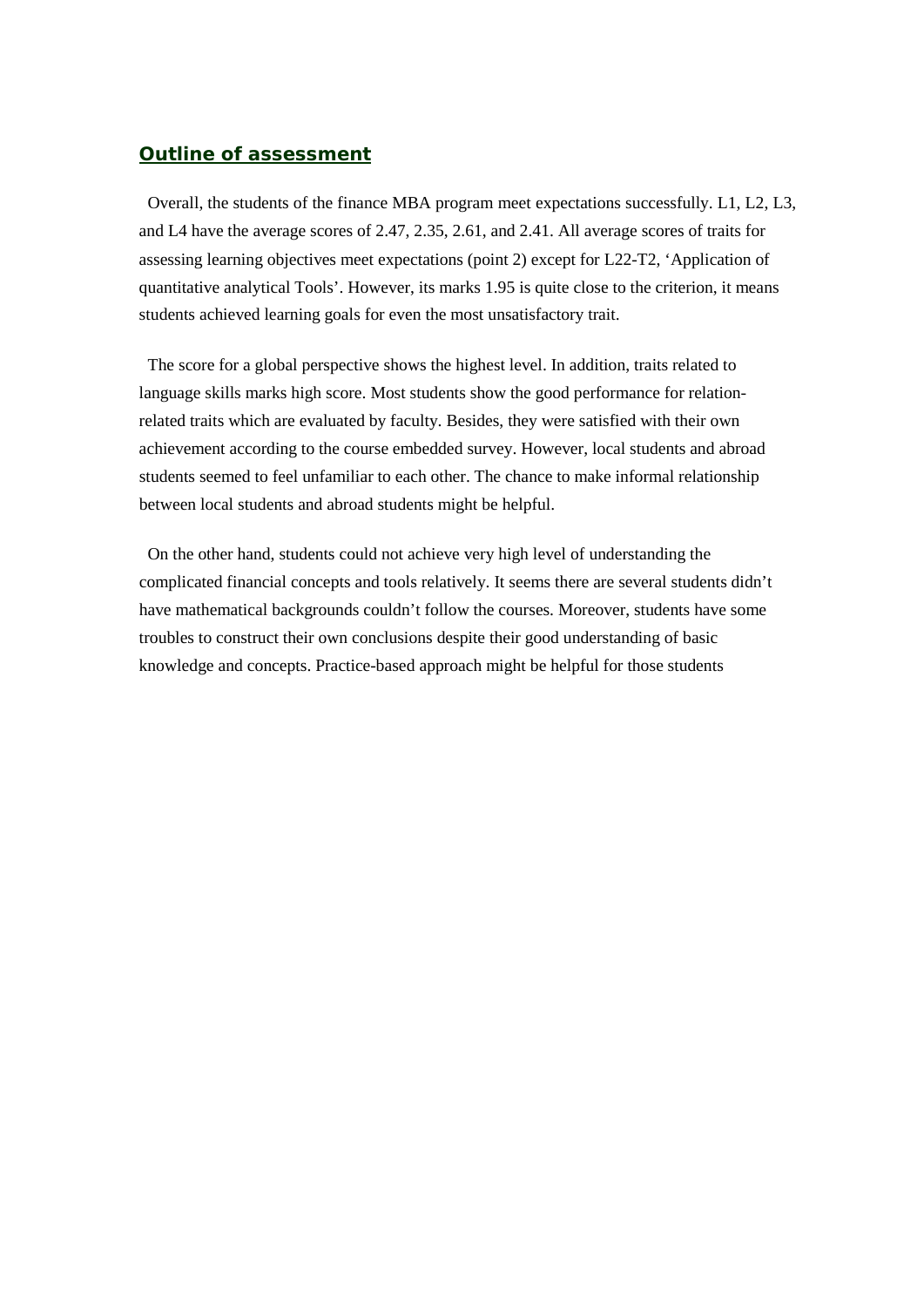## *Overview of assessment*

| <b>Finance-MBA Program Assessment: Learning Goal 1</b>                        |                                                                                                                                         |  |  |  |  |  |  |  |  |
|-------------------------------------------------------------------------------|-----------------------------------------------------------------------------------------------------------------------------------------|--|--|--|--|--|--|--|--|
| Our graduates will be effective communicators.                                |                                                                                                                                         |  |  |  |  |  |  |  |  |
| <b>Sample</b>                                                                 | <b>Methods</b>                                                                                                                          |  |  |  |  |  |  |  |  |
| Student enrolled in<br>$FIN550(N=29),$<br>FIN663 $(N=21)$ ,<br>$FIN550(N=24)$ | - (L11) Term paper evaluation<br>by faculty<br>- (L12) Class presentation<br>evaluation by faculty<br>- (L13) Course-embedded<br>survey |  |  |  |  |  |  |  |  |
|                                                                               |                                                                                                                                         |  |  |  |  |  |  |  |  |

- The average scores for L11, L12 and L13 are 2.44, 2.44 and 2.51, respectively

\* 1 (Fails to Meet Expectations) 2 (Meets Expectations) 3 (Exceed Expectations)

**-** L11, L12, L13 meet expectations successfully.

- The average scores for traits 3,4, and 5 for L11 are slightly lower than others. Especially,

24.1%(7/29) of students could not meet expectations for the trait 5, 'Consistent Conclusion'. Those traits are related to the development stage of producing documents. Students are understanding basic concepts and skills successfully, but the courses should focus on developing complicated concepts and drawing consistent conclusions.

- The language skills of students are quite satisfactory.

- The presentation skills are excellent, but constructing contents of presentation could be improved.

- Most of students are satisfied their interpersonal relationships in team setting.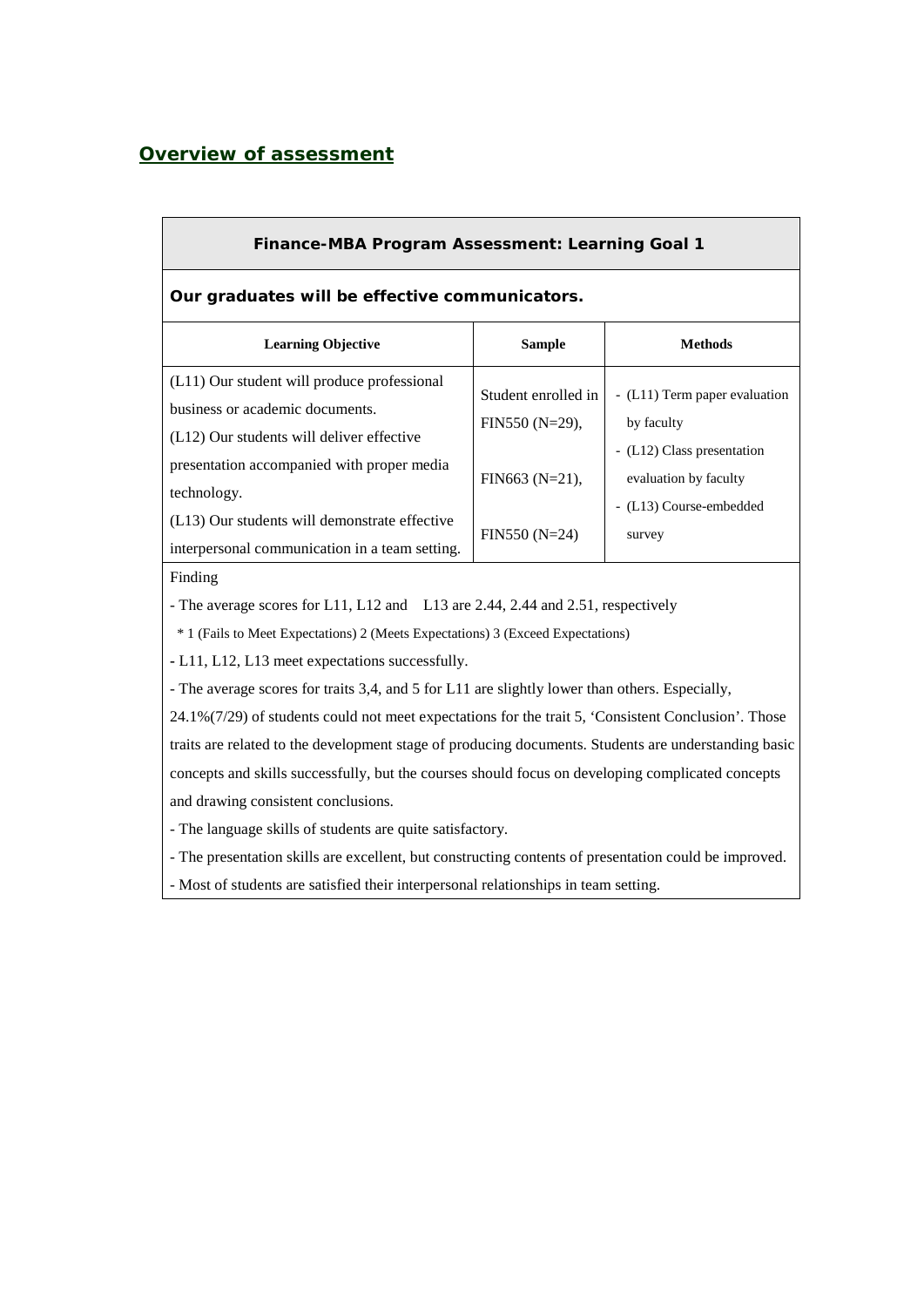#### **Finance-MBA Program Assessment: Learning Goal 2**

## **Our graduates will command analytical thinking in solving complex financial decision making problems.**

| <b>Learning Objective</b>                      | <b>Sample</b>                      | Methods                       |
|------------------------------------------------|------------------------------------|-------------------------------|
| (L21) Our student will have basic quantitative |                                    |                               |
| skills for research.                           | Student enrolled in                | - (L21) Test evaluation by    |
| (L22) Our students will use appropriate        | $FIN538 (N=90)$<br>$FIN663 (N=21)$ | faculty                       |
| quantitative analytical techniques to          |                                    | - (L22) Assignment evaluation |
| identify problems in finance and develop a     |                                    | by faculty                    |
| solution.                                      |                                    |                               |

Findings

- The average score for L21 and L22 are 2.33 and 2.38.

\* 1 (Fails to Meet Expectations) 2 (Meets Expectations) 3 (Exceed Expectations)

**-** L21 and L22 meet expectations successfully.

- There are 5.6%(5/90) of students who didn't understand even logic or basic quantitative concepts

and issues. The additional support for students who are far behind other students is necessary.

- There is no students could not meet expectations for L22 except for traits 2, 'Application of

quantitative analytical Tools'. 19%(4/21) of students have troubles in using quantitative tools.

Practice-based learning process might be helpful.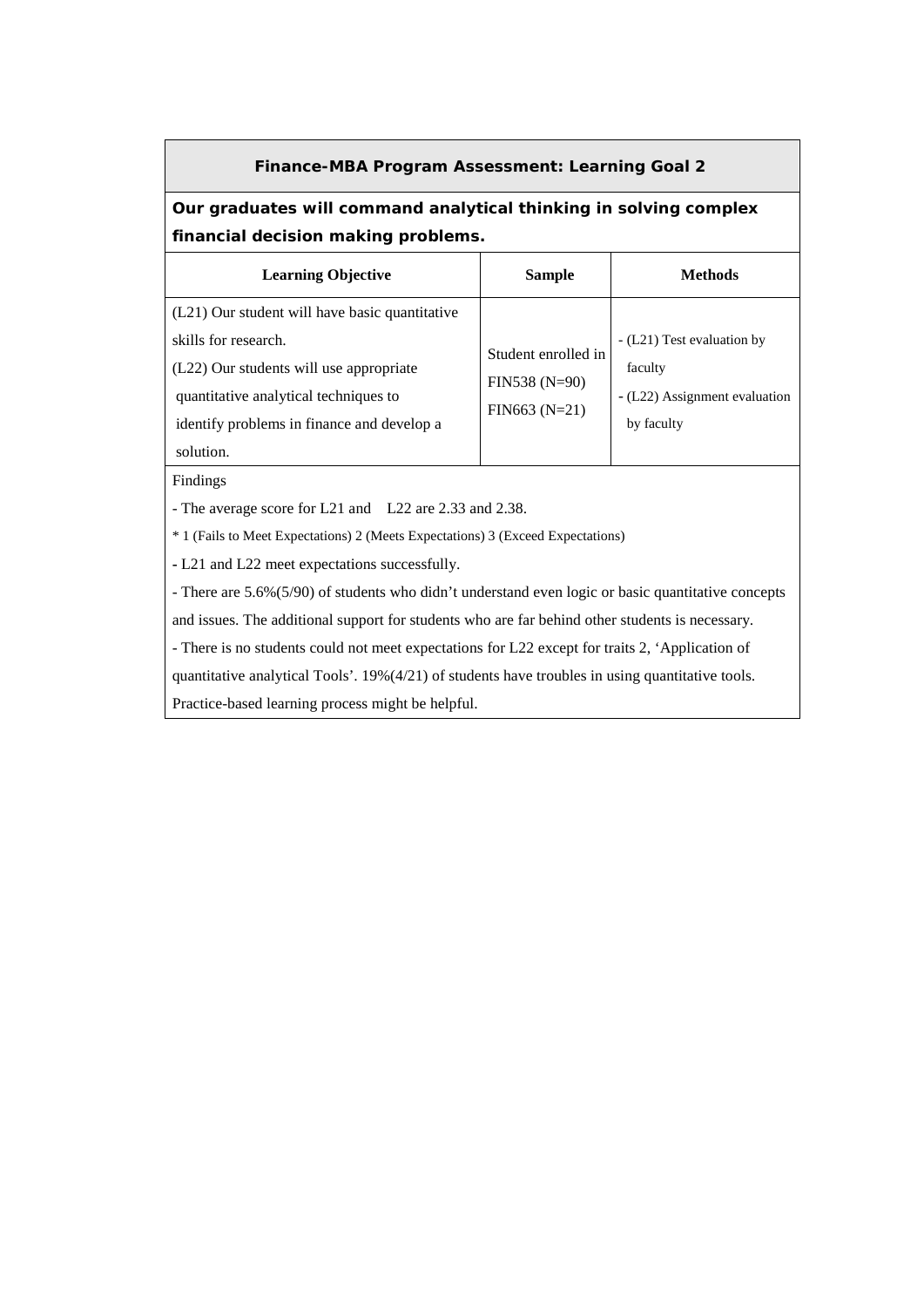### **Finance-MBA Program Assessment: Learning Goal 3**

#### **Our graduates will have a global perspective.**

| <b>Learning Objective</b>                                                                                        | <b>Sample</b>       | <b>Methods</b>                                          |
|------------------------------------------------------------------------------------------------------------------|---------------------|---------------------------------------------------------|
| (L31) Our student will understand global                                                                         | Student enrolled in | - (L31) Test evaluation by                              |
| business issues and relate current issues to<br>emerging business opportunities.                                 | $FIN689(N=47)$ ,    | faculty                                                 |
| (L32) Our students will have command of<br>business English or other language of global                          | $FIN663 (N=21)$ ,   | - (L32) OPI, term project<br>presentation evaluation by |
| financial markets.<br>(L33) Our students will be able to network and<br>collaborate with global finance leaders. | $FIN600(N=24)$      | faculty<br>- (L33) Course-embedded<br>survey            |

Finding

- The average scores for L31, L32 and L33 are 2.53, 2.60, and 2.69, respectively

\* 1 (Fails to Meet Expectations) 2 (Meets Expectations) 3 (Exceed Expectations)

**-** L31, L32 and L33 meet expectations successfully.

- Understanding cultural differences(L31-T4) and communication(L32-T3) received low marks relatively. Many Korean students seemed to be uncomfortable to work with their foreign colleagues. Considering their high marks for language skills, they might feel unfamiliar to students from abroad rather than encounter a language barrier. The chance to make informal relationship between local students and abroad students should be promoted.

- All Finance MBA student should pass OPI level test (Official business English speaking capability test). If any student fails to get AS or higher OPI level, he/she need take 2 English proficiency courses. And every Finance MBA student should study one semester abroad (most cases in U.S.). Thus, Finance MBA students are trained to have high skilled business English capability.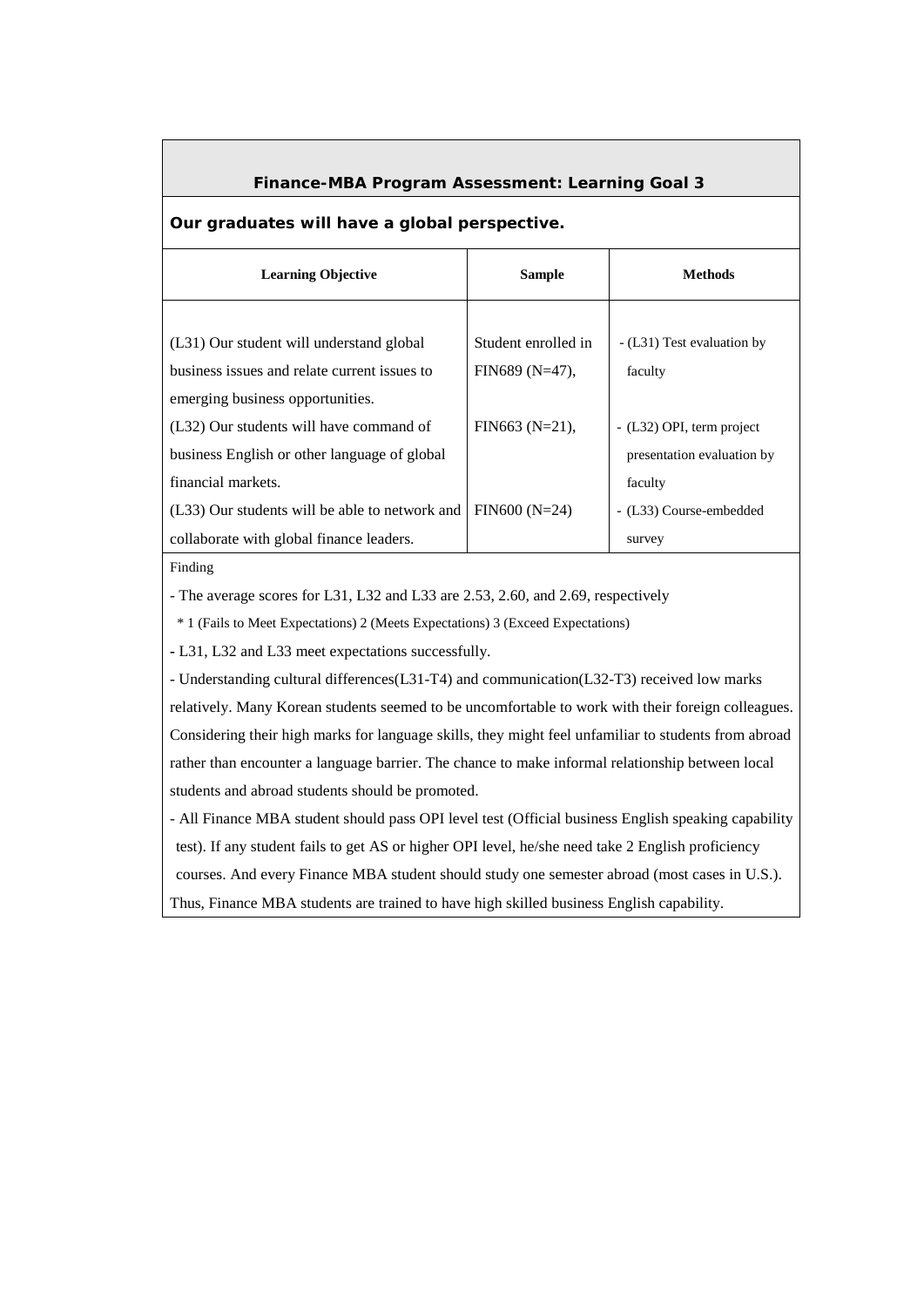### **Finance-MBA Program Assessment: Learning Goal 4**

# **Our graduates will understand the gravity of ethical behavior and corporate social responsibility.**

| <b>Learning Objective</b>                                                                                                                                                                                                                                   | Sample                                | <b>Methods</b>                                                                                                           |  |  |  |  |  |  |
|-------------------------------------------------------------------------------------------------------------------------------------------------------------------------------------------------------------------------------------------------------------|---------------------------------------|--------------------------------------------------------------------------------------------------------------------------|--|--|--|--|--|--|
| (L41) Our student will identify ethical<br>issues in financial services industry<br>and be able to recognize and evaluate<br>alternative courses of action.<br>(L42) Our students will know the<br>professional code of conduct within<br>their discipline. | Student enrolled in<br>$FIN510(N=16)$ | (L41) Class presentation and test<br>evaluation by faculty<br>(L42) Class presentation and test<br>evaluation by faculty |  |  |  |  |  |  |
| Finding                                                                                                                                                                                                                                                     |                                       |                                                                                                                          |  |  |  |  |  |  |
| - The average scores for L41 and L42 are 2.33 and 2.50, respectively.                                                                                                                                                                                       |                                       |                                                                                                                          |  |  |  |  |  |  |
| * 1 (Fails to Meet Expectations) 2 (Meets Expectations) 3 (Exceed Expectations)                                                                                                                                                                             |                                       |                                                                                                                          |  |  |  |  |  |  |

**-** L41 and L42 meet expectations successfully.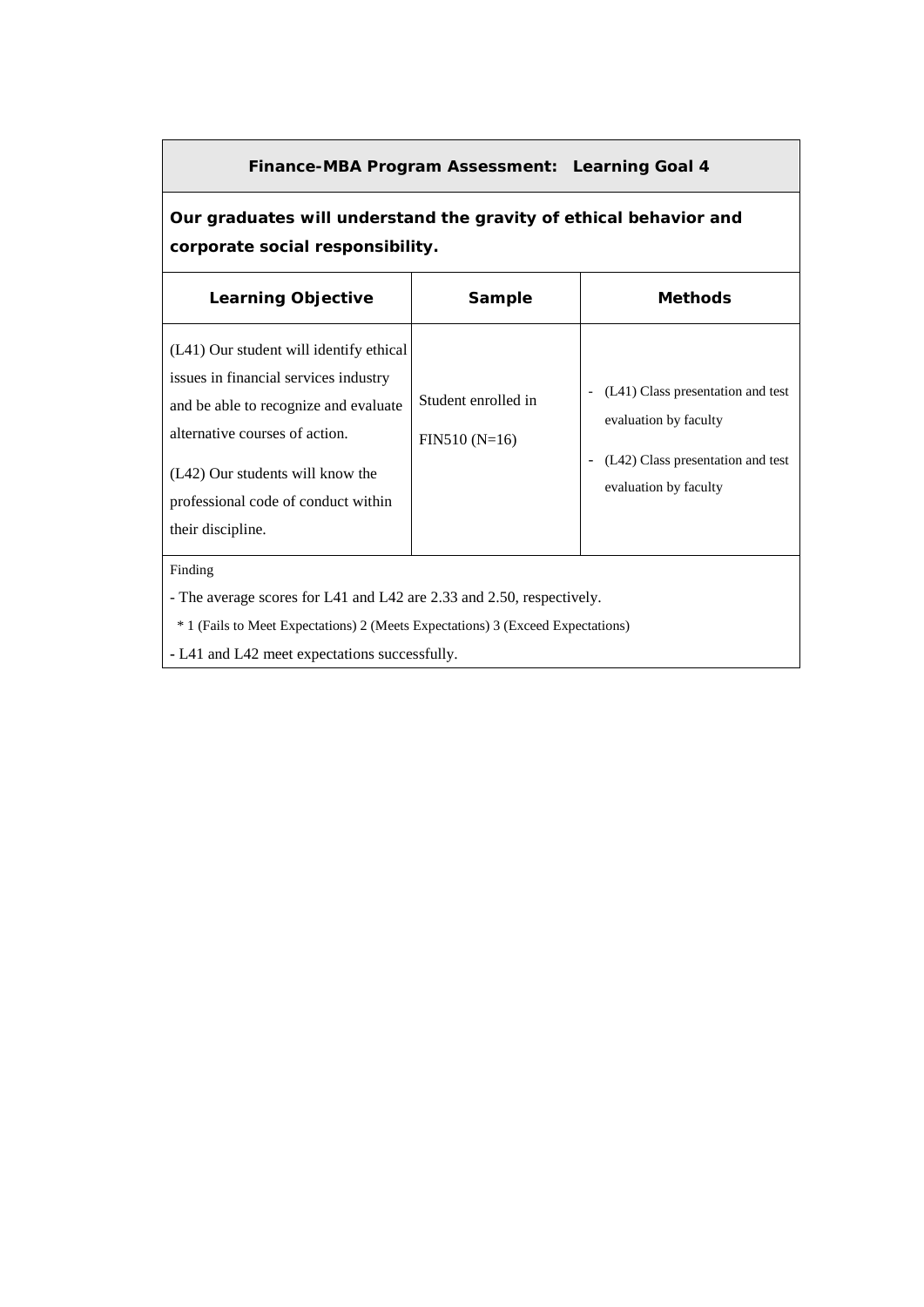# *Data Analysis and Results*

|                | Assessment Learning Goal L1 |                |                |                |                |                |                |                |             |                |                |                |             |                |              |                |                |                |
|----------------|-----------------------------|----------------|----------------|----------------|----------------|----------------|----------------|----------------|-------------|----------------|----------------|----------------|-------------|----------------|--------------|----------------|----------------|----------------|
|                | $L11$ (FIN550)              |                |                |                |                |                |                | L12(FIN663)    |             |                |                | L13(FIN550)    |             |                |              |                |                |                |
|                | T1                          | T <sub>2</sub> | T <sub>3</sub> | T <sub>4</sub> | T <sub>5</sub> | T <sub>6</sub> | T <sub>7</sub> | T <sub>8</sub> | T1          | T <sub>2</sub> | T <sub>3</sub> | T <sub>4</sub> | <b>T5</b>   | T <sub>6</sub> | T1           | T <sub>2</sub> | T <sub>3</sub> | T <sub>4</sub> |
| $\mathbf{1}$   | $\mathbf 0$                 | $\mathbf 0$    | 4              | 2              |                | 1              | 4              | $\mathbf{1}$   | $\mathbf 0$ | $\overline{2}$ | $\mathbf 0$    | 0              | $\mathbf 0$ | $\mathbf 0$    | $\mathbf{1}$ | 1              | $\mathbf 0$    | $\Omega$       |
| $\overline{2}$ | 10                          | 11             | 12             | 16             | 12             | 10             | 9              | 11             | 13          | 11             | 9              | 6              | 11          | 16             | 12           | 11             | 7              | 13             |
| $\overline{3}$ | 19                          | 18             | 13             | 11             | 10             | 18             | 16             | 17             | 8           | 8              | 12             | 15             | 10          | 5              | 11           | 12             | 17             | 11             |
| N              | 29                          | 29             | 29             | 29             | 29             | 29             | 29             | 29             | 21          | 21             | 21             | 21             | 21          | 21             | 24           | 24             | 24             | 24             |
| Avg            | 2.66                        | 2.62           | 2.31           | 2.31           | 2.10           | 2.59           | 2.41           | 2.55           | 2.38        | 2.29           | 2.57           | 2.71           | 2.48        | 2.24           | 2.42         | 2.46           | 2.71           | 2.46           |
| Avg_t          | 2.44                        |                |                |                |                |                |                |                |             |                |                | 2.44           |             |                |              | 2.51           |                |                |

\* Criteria: 1 (Fails to Meet Expectations) 2 (Meets Expectations) 3 (Exceeds Expectations)

| Student          |                | L11            |                |                |                |                |                |                |  |  |  |  |  |  |
|------------------|----------------|----------------|----------------|----------------|----------------|----------------|----------------|----------------|--|--|--|--|--|--|
| No.              | T1             | T <sub>2</sub> | T <sub>3</sub> | T <sub>4</sub> | T <sub>5</sub> | T <sub>6</sub> | T7             | T <sub>8</sub> |  |  |  |  |  |  |
| $\mathbf{1}$     | 3              | 3              | 3              | 3              | 3              | 3              | 3              | 3              |  |  |  |  |  |  |
| $\sqrt{2}$       | 3              | $\overline{2}$ | 3              | $\overline{2}$ | 3              | $\sqrt{3}$     | 3              | 3              |  |  |  |  |  |  |
| $\mathbf{3}$     | 3              | 3              | $\,3$          | 3              | 3              | $\,3$          | $\,3$          | 3              |  |  |  |  |  |  |
| $\overline{4}$   | 3              | 3              | 3              | 3              | 3              | 3              | 3              | 3              |  |  |  |  |  |  |
| 5                | $\overline{2}$ | $\overline{2}$ | $\mathbf{1}$   | $\overline{2}$ | $\mathbf{1}$   | $\overline{2}$ | $\mathbf{1}$   | $\overline{2}$ |  |  |  |  |  |  |
| $6\,$            | $\overline{2}$ | 3              | $\overline{2}$ | $\overline{2}$ | $\mathbf{1}$   | $\overline{2}$ | $\overline{2}$ | 3              |  |  |  |  |  |  |
| $\overline{7}$   | 3              | $\overline{2}$ | 3              | $\overline{2}$ | 3              | 3              | 3              | 3              |  |  |  |  |  |  |
| 8                | $\overline{2}$ | $\overline{2}$ | 3              | $\overline{2}$ | $\overline{2}$ | 3              | $\overline{2}$ | 3              |  |  |  |  |  |  |
| $\boldsymbol{9}$ | 3              | 3              | $\overline{2}$ | $\overline{2}$ | $\overline{2}$ | $\sqrt{2}$     | $\overline{2}$ | $\overline{2}$ |  |  |  |  |  |  |
| 10               | 3              | 3              | $\overline{2}$ | 3              | $\overline{2}$ | 3              | 3              | $\overline{2}$ |  |  |  |  |  |  |
| 11               | $\overline{2}$ | 3              | 3              | $\overline{2}$ | $\overline{2}$ | $\mathbf{1}$   | $\overline{2}$ | $\mathbf{1}$   |  |  |  |  |  |  |
| 12               | 3              | $\overline{2}$ | $\sqrt{3}$     | $\overline{2}$ | 3              | 3              | 3              | 3              |  |  |  |  |  |  |
| $13\,$           | 3              | 3              | 3              | 3              | 3              | 3              | 3              | 3              |  |  |  |  |  |  |
| 14               | $\overline{2}$ | 3              | $\overline{2}$ | $\overline{2}$ | $\mathbf{1}$   | $\sqrt{2}$     | $\overline{2}$ | 3              |  |  |  |  |  |  |
| 15               | $\overline{2}$ | $\overline{2}$ | $\mathbf{1}$   | $\mathbf{1}$   | $\mathbf{1}$   | $\sqrt{2}$     | $\mathbf{1}$   | $\overline{2}$ |  |  |  |  |  |  |
| 16               | $\overline{2}$ | $\overline{2}$ | 3              | $\overline{2}$ | $\overline{2}$ | 3              | $\overline{2}$ | 3              |  |  |  |  |  |  |
| 17               | 3              | $\overline{2}$ | 3              | $\overline{2}$ | 3              | 3              | $\sqrt{3}$     | 3              |  |  |  |  |  |  |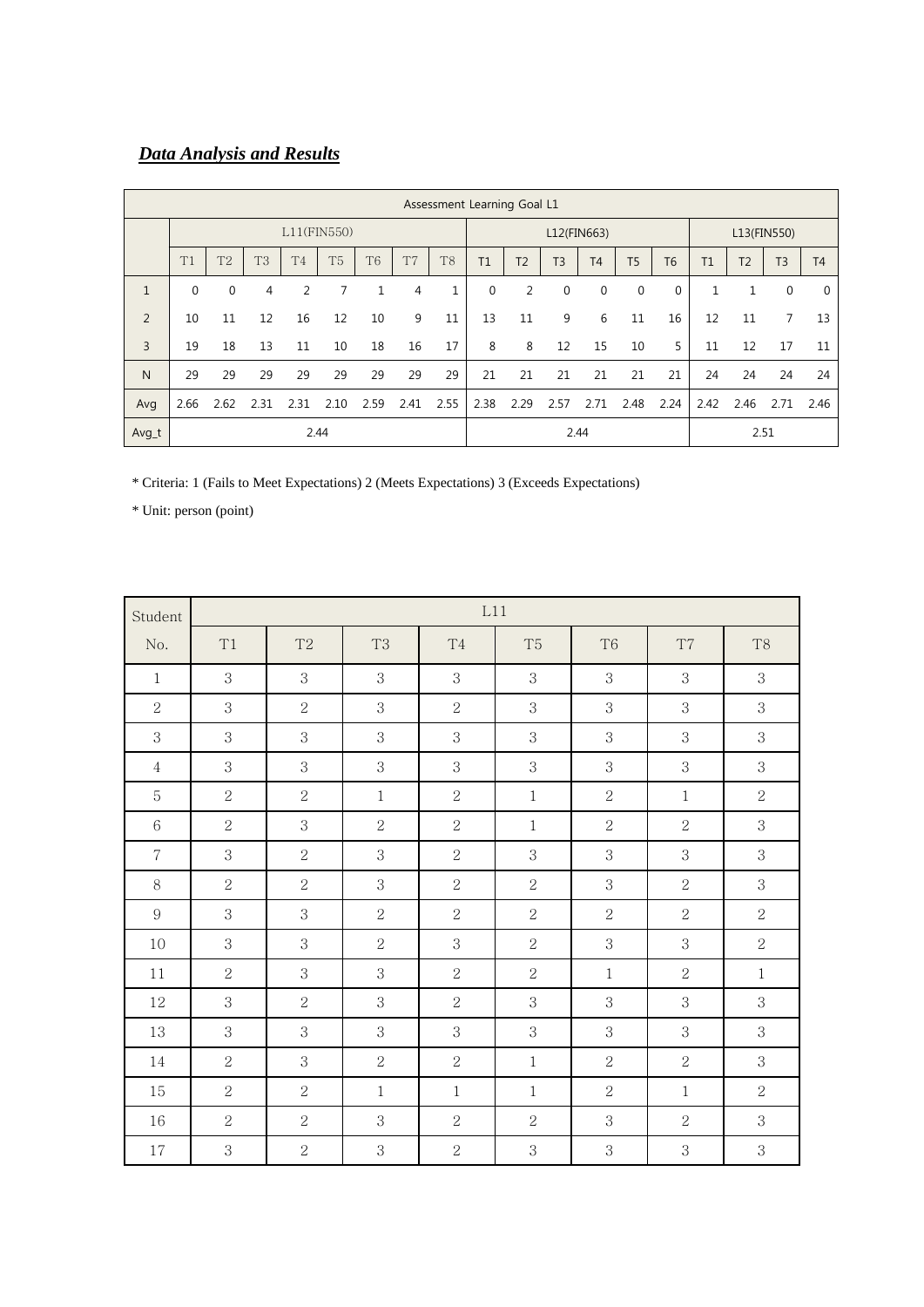| $18\,$           | $\,3$          | $\,3$          | $\sqrt{2}$     |  | $\,3$                            | $\sqrt{2}$     |  | $\sqrt{3}$     | $\,3$          |              | $\,3$          |  |
|------------------|----------------|----------------|----------------|--|----------------------------------|----------------|--|----------------|----------------|--------------|----------------|--|
| $19\,$           | $\mathbf{3}$   | $\mathbf{3}$   | $\sqrt{2}$     |  | $\mathbf{3}$                     | $\sqrt{2}$     |  | $\mathbf{3}$   | $\,3$          |              | $\sqrt{2}$     |  |
| $20\,$           | $\mathbf{3}$   | $\mathbf{3}$   | $\mathbf{3}$   |  | $\mathbf{3}$                     | $\mathbf{3}$   |  | $\,3$          | $\sqrt{3}$     |              | 3              |  |
| $21\,$           | 3              | 3              | $\sqrt{2}$     |  | $\sqrt{2}$                       | $\sqrt{2}$     |  | $\sqrt{2}$     | $\sqrt{2}$     |              | $\sqrt{2}$     |  |
| $22\,$           | $\sqrt{2}$     | $\sqrt{2}$     | $\,1$          |  | $\sqrt{2}$                       | $\,1$          |  | $\sqrt{2}$     | $\,1$          |              | $\sqrt{2}$     |  |
| $23\,$           | $\sqrt{2}$     | $\overline{2}$ | $\,1$          |  | $\,1$                            | $\,1$          |  | $\sqrt{2}$     | $\,1\,$        |              | $\sqrt{2}$     |  |
| $24\,$           | $\mathbf{3}$   | 3              | $\sqrt{2}$     |  | $\mathbf{3}$                     | $\sqrt{2}$     |  | $\mathbf 3$    | $\,3$          |              | $\sqrt{2}$     |  |
| $25\,$           | $\mathbf{3}$   | $\sqrt{2}$     | $\mathbf{3}$   |  | $\sqrt{2}$                       | $\mathbf{3}$   |  | $\mathbf{3}$   | $\,3$          |              | $\mathbf{3}$   |  |
| $26\,$           | $\sqrt{2}$     | $\mathbf{3}$   | $\sqrt{2}$     |  | $\sqrt{2}$                       | $\mathbf{1}$   |  | $\,2$          | $\sqrt{2}$     |              | $\mathbf{3}$   |  |
| $27\,$           | 3              | 3              | $\sqrt{2}$     |  | $\mathbf 3$                      | $\sqrt{2}$     |  | $\,3$          | $\,3$          |              | 3              |  |
| $28\,$           | $\mathbf{3}$   | 3              | $\sqrt{2}$     |  | $\sqrt{2}$                       | $\sqrt{2}$     |  | $\,2$          | $\sqrt{2}$     |              | $\sqrt{2}$     |  |
| $29\,$           | $\sqrt{3}$     | $\mathbf{3}$   | $\sqrt{2}$     |  | $\sqrt{3}$                       | $\sqrt{2}$     |  | $\,3$          | $\sqrt{3}$     |              | $\sqrt{2}$     |  |
|                  |                |                |                |  |                                  |                |  |                |                |              |                |  |
| Student          |                |                |                |  |                                  | L12            |  |                |                |              |                |  |
| No.              | $\mathsf{T1}$  |                | T2             |  | $T3$<br>T4                       |                |  | T <sub>5</sub> |                |              | ${\sf T6}$     |  |
| $\,1\,$          | $\mathsf{3}$   |                | $\overline{2}$ |  | $\mathsf{3}$                     | $\mathsf{3}$   |  | $\mathsf{3}$   |                |              | $\overline{2}$ |  |
| $\overline{2}$   | $\overline{2}$ |                | $\overline{2}$ |  | $\overline{2}$<br>$\overline{2}$ |                |  |                | $\overline{2}$ |              | $\overline{2}$ |  |
| $\mathsf{3}$     | $\overline{2}$ |                | $\mathbf 1$    |  | $\mathsf{3}$                     | $\mathbf{3}$   |  |                | $\overline{2}$ |              | $\overline{2}$ |  |
| $\overline{4}$   | $\overline{2}$ |                | $\mathsf{3}$   |  | $\mathbf{3}$                     | $\mathbf{3}$   |  |                | $\mathsf{3}$   |              | $\overline{2}$ |  |
| 5                | $\overline{3}$ |                | $\overline{2}$ |  | $\mathsf{3}$                     | $\overline{2}$ |  | $\mathsf{3}$   |                | $\mathbf{3}$ |                |  |
| $\,$ 6 $\,$      | $\overline{2}$ |                | $\mathbf 1$    |  | $\overline{2}$                   | $\overline{c}$ |  | $\overline{2}$ |                |              | $\overline{2}$ |  |
| $\overline{7}$   | $\mathsf{3}$   |                | $\overline{2}$ |  | $\mathbf{3}$                     | $\mathbf{3}$   |  |                | $\overline{2}$ |              | $\overline{2}$ |  |
| $\,8\,$          | $\overline{3}$ |                | $\overline{3}$ |  | $\overline{3}$                   | $\mathfrak{Z}$ |  |                | $\overline{3}$ |              | $\overline{3}$ |  |
| $\boldsymbol{9}$ | $\overline{2}$ |                | $\overline{2}$ |  | $\overline{c}$                   | $\mathsf 3$    |  |                | $\overline{2}$ |              | $\overline{2}$ |  |
| 10               | $\overline{3}$ |                | $\mathbf{3}$   |  | $\mathsf 3$                      | $\mathbf{3}$   |  |                | $\mathsf{3}$   |              | $\overline{2}$ |  |
| $11\,$           | $\overline{3}$ |                | $\overline{3}$ |  | $\mathbf{3}$                     | $\mathsf{3}$   |  |                | $\overline{3}$ |              | $\overline{3}$ |  |
| $12\,$           | $\overline{2}$ |                | $\overline{3}$ |  | $\mathsf{3}$                     | $\mathfrak{Z}$ |  |                | $\mathbf{3}$   |              | $\overline{2}$ |  |
| 13               | $\overline{2}$ |                | $\overline{2}$ |  | $\overline{2}$                   | $\mathsf{3}$   |  |                | $\overline{2}$ |              | $\overline{2}$ |  |
| $14\,$           | $\overline{3}$ |                | $\overline{3}$ |  | $\mathsf{3}$                     | $\mathsf{3}$   |  |                | $\overline{3}$ |              | $\overline{3}$ |  |
| $15\,$           | $\overline{2}$ |                | $\mathfrak{Z}$ |  | $\overline{2}$                   | $\mathbf{3}$   |  |                | $\overline{2}$ |              | $\overline{2}$ |  |
| $16\,$           | $\overline{3}$ |                | $\mathbf{3}$   |  | $\mathsf{3}$                     | $\mathbf{3}$   |  |                | $\overline{3}$ |              | $\mathsf 3$    |  |
| $17\,$           | $\overline{2}$ |                | $\overline{2}$ |  | $\overline{2}$                   | $\mathsf{3}$   |  |                | $\overline{2}$ |              | $\sqrt{2}$     |  |
| $18\,$           | $\overline{2}$ |                | $\overline{2}$ |  | $\overline{2}$                   | $\mathfrak{Z}$ |  |                | $\overline{2}$ |              | $\overline{2}$ |  |
| 19               | $\overline{2}$ |                | $\overline{2}$ |  | $\mathbf{3}$                     | $\overline{2}$ |  |                | $\overline{2}$ |              | $\overline{2}$ |  |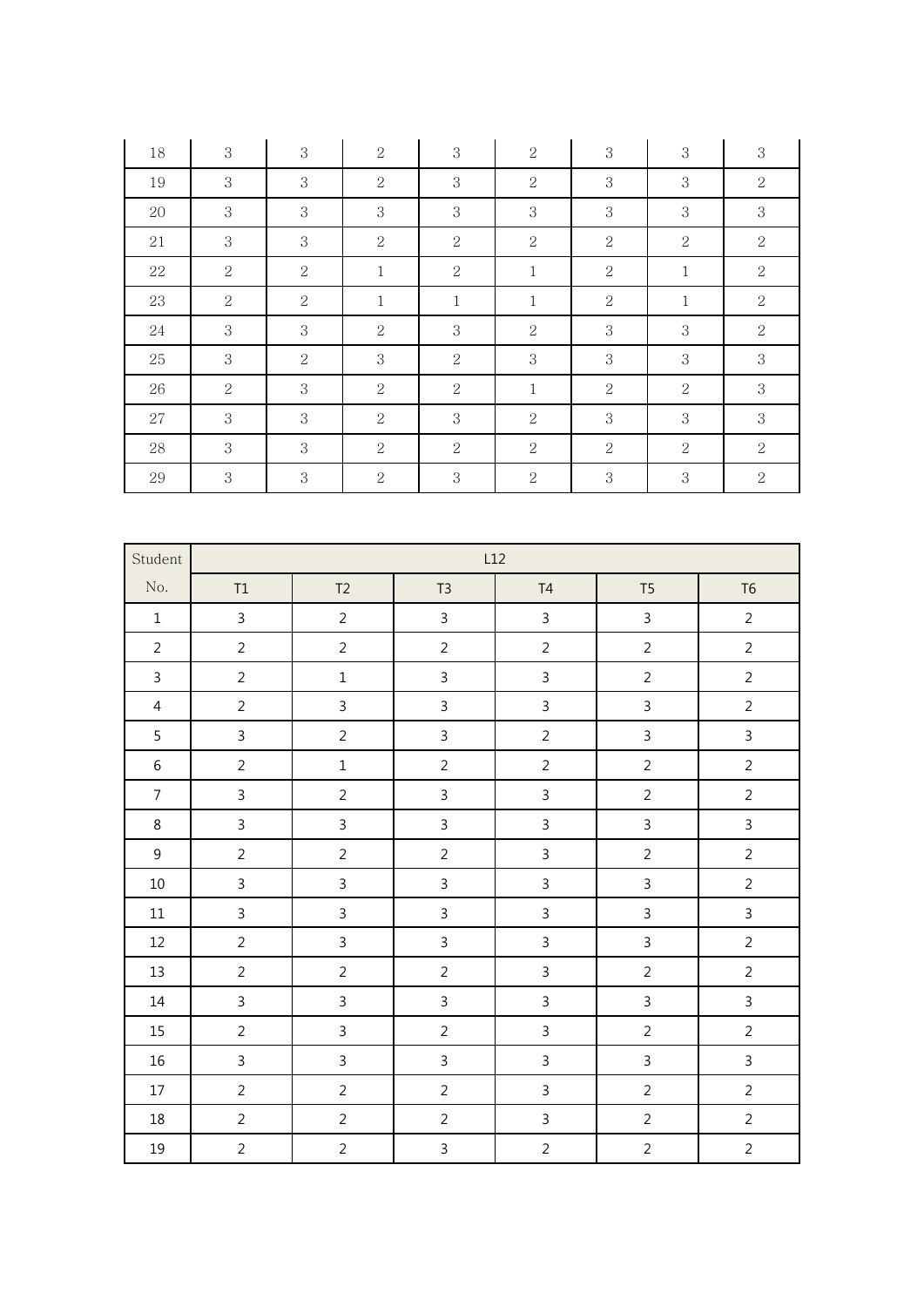| $\overline{2}$ $\overline{1}$       | $\overline{2}$ | $\overline{2}$ |                                                   | - 30 |  |
|-------------------------------------|----------------|----------------|---------------------------------------------------|------|--|
| $1 \quad 2 \quad 1 \quad 2 \quad 1$ |                |                | $\begin{array}{ccccccc}\n2 & 1 & 2 & \end{array}$ |      |  |

| Student        | L13            |                |                |                |  |  |  |  |  |
|----------------|----------------|----------------|----------------|----------------|--|--|--|--|--|
| $\rm No.$      | $\mathsf{T1}$  | T <sub>2</sub> | T <sub>3</sub> | T4             |  |  |  |  |  |
| $\mathbf 1$    | $\overline{3}$ | $\overline{3}$ | $\overline{3}$ | $\mathbf{3}$   |  |  |  |  |  |
| $\overline{2}$ | $\overline{3}$ | $\sqrt{2}$     | $\overline{c}$ | $\overline{3}$ |  |  |  |  |  |
| $\mathfrak{Z}$ | $\overline{2}$ | $\mathsf{3}$   | $\overline{3}$ | $\overline{2}$ |  |  |  |  |  |
| $\overline{4}$ | $\overline{2}$ | $\overline{2}$ | $\overline{2}$ | $\overline{2}$ |  |  |  |  |  |
| 5              | $\overline{c}$ | $\overline{c}$ | $\overline{c}$ | $\mathsf{3}$   |  |  |  |  |  |
| $\,$ 6 $\,$    | $\overline{3}$ | $\sqrt{2}$     | $\overline{3}$ | $\overline{c}$ |  |  |  |  |  |
| $\overline{7}$ | $\overline{a}$ | $\mathbf{3}$   | $\overline{3}$ | $\overline{c}$ |  |  |  |  |  |
| $\,8\,$        | $\overline{c}$ | $\overline{3}$ | $\overline{3}$ | $\sqrt{2}$     |  |  |  |  |  |
| $\overline{9}$ | $\overline{2}$ | $\overline{2}$ | $\overline{3}$ | $\overline{2}$ |  |  |  |  |  |
| $10\,$         | $\overline{2}$ | $\overline{c}$ | $\overline{3}$ | $\overline{2}$ |  |  |  |  |  |
| $11\,$         | $\mathbf{1}$   | $\mathbf 1$    | $\overline{2}$ | $\overline{2}$ |  |  |  |  |  |
| $12\,$         | $\overline{3}$ | $\overline{3}$ | $\overline{3}$ | $\overline{3}$ |  |  |  |  |  |
| 13             | $\overline{3}$ | $\overline{3}$ | $\overline{3}$ | $\overline{3}$ |  |  |  |  |  |
| $14\,$         | $\overline{2}$ | $\overline{3}$ | $\overline{3}$ | $\overline{2}$ |  |  |  |  |  |
| 15             | $\overline{3}$ | $\overline{2}$ | $\overline{2}$ | $\overline{3}$ |  |  |  |  |  |
| $16\,$         | $\overline{3}$ | $\overline{2}$ | $\overline{3}$ | $\overline{3}$ |  |  |  |  |  |
| $17\,$         | $\overline{3}$ | $\overline{3}$ | $\overline{3}$ | $\overline{3}$ |  |  |  |  |  |
| $18\,$         | $\overline{2}$ | $\sqrt{2}$     | $\overline{2}$ | $\overline{2}$ |  |  |  |  |  |
| $19\,$         | $\overline{2}$ | $\overline{3}$ | $\overline{3}$ | $\overline{3}$ |  |  |  |  |  |
| $20\,$         | $\overline{3}$ | $\mathfrak{Z}$ | $\overline{3}$ | $\overline{3}$ |  |  |  |  |  |
| 21             | $\mathsf{3}$   | $\mathsf{3}$   | $\overline{3}$ | $\overline{2}$ |  |  |  |  |  |
| 22             | $\overline{2}$ | $\overline{2}$ | $\overline{c}$ | $\overline{c}$ |  |  |  |  |  |
| 23             | $\overline{3}$ | $\overline{2}$ | $\overline{3}$ | $\overline{2}$ |  |  |  |  |  |
| 24             | $\overline{2}$ | $\overline{3}$ | $\overline{3}$ | $\overline{3}$ |  |  |  |  |  |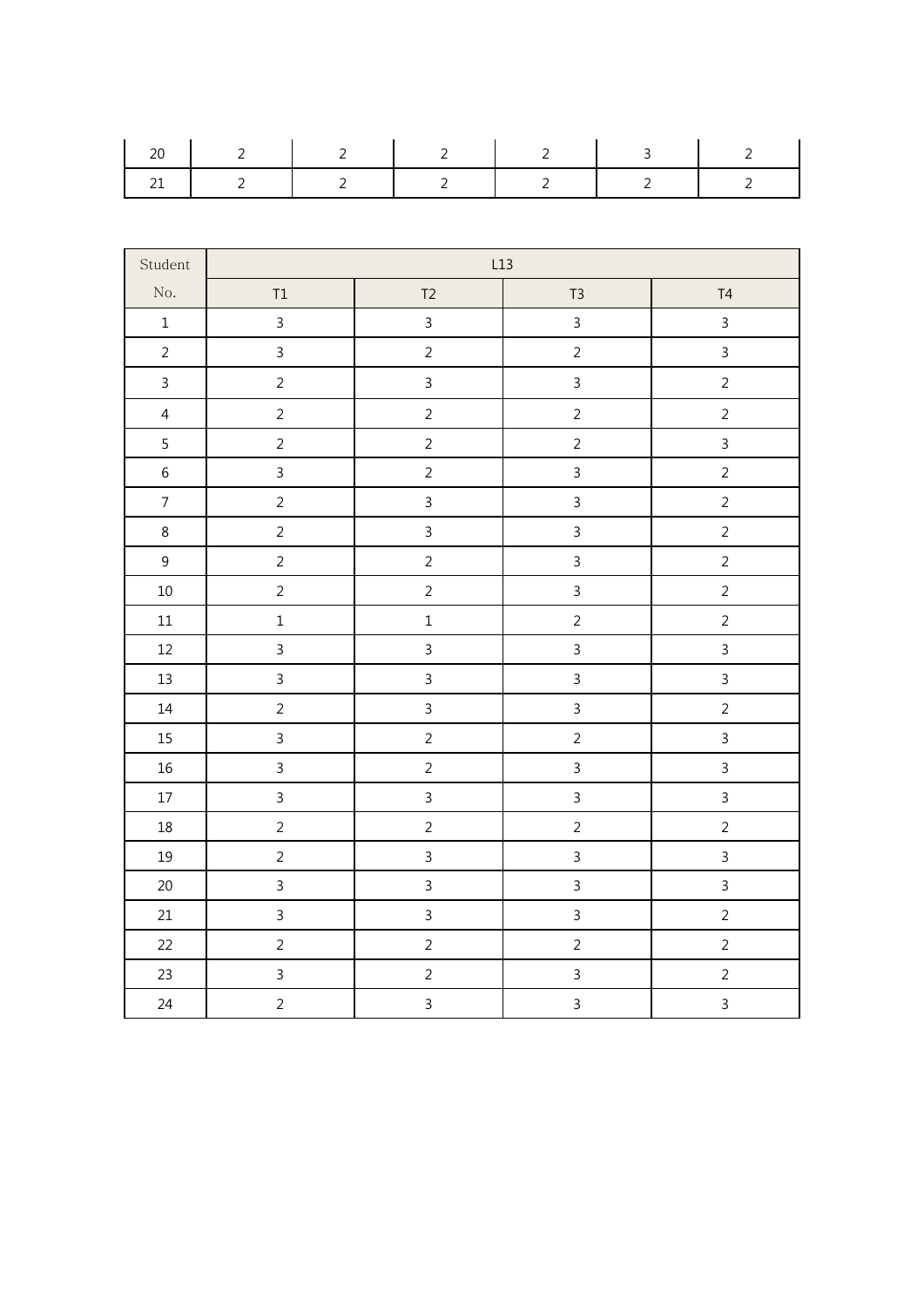|                | Assessment Learning Goal L2 |                |      |                |             |                |                |                |                |                |      |
|----------------|-----------------------------|----------------|------|----------------|-------------|----------------|----------------|----------------|----------------|----------------|------|
|                | L21(FIN538)                 |                |      |                |             | L22(FIN663)    |                |                |                |                |      |
|                | T1                          | T <sub>2</sub> | T3   | T <sub>4</sub> | T1          | T <sub>2</sub> | T <sub>3</sub> | T <sub>4</sub> | T <sub>5</sub> | T <sub>6</sub> | T7   |
| $\mathbf{1}$   | 5                           | 5              | 6    | 4              | $\mathbf 0$ | $\overline{4}$ | $\mathbf 0$    | $\mathbf{0}$   | $\Omega$       | $\mathbf 0$    | 0    |
| 2              | 55                          | 46             | 51   | 51             | 8           | 14             | 9              | 9              | 12             | 16             | 15   |
| $\overline{3}$ | 30                          | 39             | 33   | 35             | 13          | 3              | 12             | 12             | 9              | 5              | 6    |
| N              | 90                          | 90             | 90   | 90             | 21          | 21             | 21             | 21             | 21             | 21             | 21   |
| Avg            | 2.28                        | 2.38           | 2.30 | 2.34           | 2.62        | 1.95           | 2.57           | 2.57           | 2.43           | 2.24           | 2.29 |
| Avg_t          |                             | 2.33           |      |                | 2.38        |                |                |                |                |                |      |

\* Criteria: 1 (Fails to Meet Expectations) 2 (Meets Expectations) 3 (Exceeds Expectations)

| Student        | L21            |                |                |                |  |  |  |  |  |
|----------------|----------------|----------------|----------------|----------------|--|--|--|--|--|
| $\rm No.$      | $\mathsf{T1}$  | $\mathsf{T2}$  | T <sub>3</sub> | $\mathsf{T}4$  |  |  |  |  |  |
| $\mathbf 1$    | $\overline{2}$ | $\mathsf{3}$   | $\overline{2}$ | $\overline{2}$ |  |  |  |  |  |
| $\overline{2}$ | $\overline{2}$ | $\overline{2}$ | $\overline{c}$ | $\overline{2}$ |  |  |  |  |  |
| $\mathsf{3}$   | $\overline{3}$ | $\mathsf{3}$   | $\overline{3}$ | $\mathsf{3}$   |  |  |  |  |  |
| $\overline{4}$ | $\overline{2}$ | $\overline{2}$ | $\mathbf{1}$   | $\overline{2}$ |  |  |  |  |  |
| 5              | $\overline{2}$ | $\mathsf{3}$   | $\overline{c}$ | $\overline{2}$ |  |  |  |  |  |
| $\sqrt{6}$     | $\mathbf 1$    | $\overline{2}$ | $\overline{2}$ | $\overline{2}$ |  |  |  |  |  |
| $\overline{7}$ | $\mathsf{3}$   | $\overline{3}$ | $\overline{3}$ | $\overline{3}$ |  |  |  |  |  |
| $\,8\,$        | $\overline{3}$ | $\overline{2}$ | $\overline{3}$ | $\overline{2}$ |  |  |  |  |  |
| $\mathsf 9$    | $\mathbf 1$    | $\overline{2}$ | $\overline{c}$ | $\overline{2}$ |  |  |  |  |  |
| $10\,$         | $\overline{2}$ | $\mathbf 1$    | $\overline{c}$ | $\mathsf{2}\,$ |  |  |  |  |  |
| $11\,$         | $\overline{2}$ | $\overline{c}$ | $\overline{c}$ | $\overline{2}$ |  |  |  |  |  |
| $12\,$         | $\overline{2}$ | $\sqrt{2}$     | $\overline{3}$ | $\overline{2}$ |  |  |  |  |  |
| $13\,$         | $\overline{3}$ | $\overline{3}$ | $\mathfrak{Z}$ | $\overline{3}$ |  |  |  |  |  |
| $14\,$         | $\overline{2}$ | $\sqrt{2}$     | $\overline{c}$ | $\overline{2}$ |  |  |  |  |  |
| 15             | $\overline{2}$ | $\overline{2}$ | $\overline{c}$ | $\overline{2}$ |  |  |  |  |  |
| $16\,$         | $\overline{2}$ | $\overline{2}$ | $\mathbf 1$    | $\mathbf 1$    |  |  |  |  |  |
| $17\,$         | $\overline{2}$ | $\mathsf{3}$   | $\overline{c}$ | $\overline{2}$ |  |  |  |  |  |
| $18\,$         | $\mathbf 1$    | $\mathbf 1$    | $\overline{2}$ | $\overline{2}$ |  |  |  |  |  |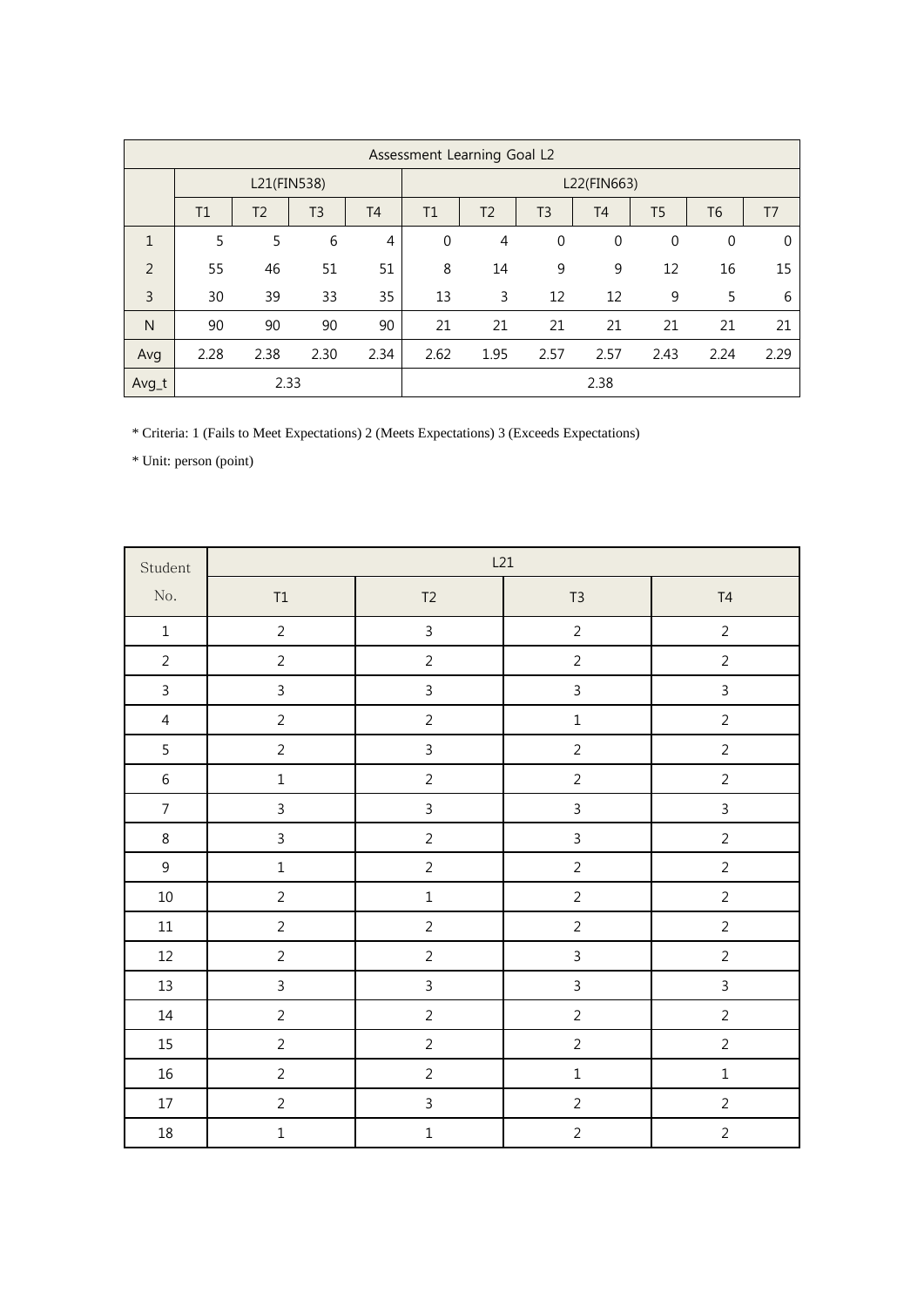| $19\,$ | $\mathsf 3$    | $\overline{2}$ | $\overline{c}$ | $\sqrt{2}$     |
|--------|----------------|----------------|----------------|----------------|
| $20\,$ | $\overline{2}$ | $\overline{c}$ | $\mathbf{1}$   | $\overline{c}$ |
| $21\,$ | $\mathbf 1$    | $\sqrt{2}$     | $\overline{2}$ | $\overline{2}$ |
| 22     | $\overline{2}$ | $\overline{2}$ | $\overline{c}$ | $\overline{2}$ |
| 23     | $\mathbf{3}$   | $\mathbf{3}$   | $\overline{2}$ | $\overline{2}$ |
| 24     | $\overline{2}$ | $\overline{3}$ | $\overline{3}$ | $\overline{3}$ |
| 25     | $\sqrt{2}$     | $\mathbf 1$    | $\overline{c}$ | $\overline{2}$ |
| $26\,$ | $\overline{2}$ | $\overline{c}$ | $\overline{c}$ | $\overline{c}$ |
| 27     | $\mathfrak{Z}$ | $\mathbf{3}$   | $\overline{3}$ | $\overline{3}$ |
| 28     | $\overline{2}$ | $\overline{2}$ | $\overline{2}$ | $\overline{2}$ |
| 29     | $\mathfrak{Z}$ | $\overline{3}$ | $\overline{3}$ | $\overline{3}$ |
| $30\,$ | $\overline{2}$ | $\overline{2}$ | $\overline{2}$ | $\overline{2}$ |
| 31     | $\overline{3}$ | $\overline{3}$ | $\overline{3}$ | $\overline{3}$ |
| 32     | $\overline{3}$ | $\overline{c}$ | $\overline{c}$ | $\overline{c}$ |
| 33     | $\overline{2}$ | $\sqrt{2}$     | $\overline{c}$ | $\overline{2}$ |
| $34\,$ | $\overline{2}$ | $\overline{2}$ | $\overline{c}$ | $\overline{2}$ |
| 35     | $\overline{2}$ | $\overline{2}$ | $\sqrt{2}$     | $\overline{2}$ |
| $36\,$ | $\overline{2}$ | $\overline{2}$ | $\overline{2}$ | $\sqrt{2}$     |
| 37     | $\sqrt{2}$     | $\overline{3}$ | $\overline{3}$ | $\overline{3}$ |
| 38     | $\mathsf{3}$   | $\mathbf{3}$   | $\overline{2}$ | $\overline{3}$ |
| 39     | $\overline{2}$ | $\overline{2}$ | $\overline{3}$ | $\overline{3}$ |
| $40\,$ | $\overline{3}$ | $\mathbf{3}$   | $\overline{3}$ | $\overline{3}$ |
| $41\,$ | $\overline{2}$ | $\overline{c}$ | $\overline{c}$ | $\overline{c}$ |
| 42     | $\overline{c}$ | $\overline{a}$ | $\overline{2}$ | $\overline{a}$ |
| 43     | $\overline{2}$ | $\overline{2}$ | $\overline{2}$ | $\overline{2}$ |
| 44     | $\mathsf{3}$   | $\overline{3}$ | $\overline{3}$ | $\mathsf{3}$   |
| 45     | $\overline{2}$ | $\mathsf{3}$   | $\overline{2}$ | $\overline{2}$ |
| 46     | $\overline{3}$ | $\mathsf{3}$   | $\overline{2}$ | $\overline{3}$ |
| 47     | $\overline{3}$ | $\overline{3}$ | $\overline{3}$ | $\mathsf{3}$   |
| 48     | $\mathbf{3}$   | $\mathbf{3}$   | $\mathbf{3}$   | $\mathsf{3}$   |
| 49     | $\overline{2}$ | $\mathbf 1$    | $\overline{2}$ | $\mathbf 1$    |
| $50\,$ | $\mathsf{3}$   | $\mathsf{3}$   | $\overline{3}$ | $\overline{3}$ |
| 51     | $\mathbf{3}$   | $\mathbf{3}$   | $\overline{2}$ | $\mathsf{3}$   |
| 52     | $\mathsf{3}$   | $\overline{2}$ | $\overline{c}$ | $\overline{c}$ |
| 53     | $\mathsf{3}$   | $\overline{a}$ | $\overline{c}$ | $\overline{c}$ |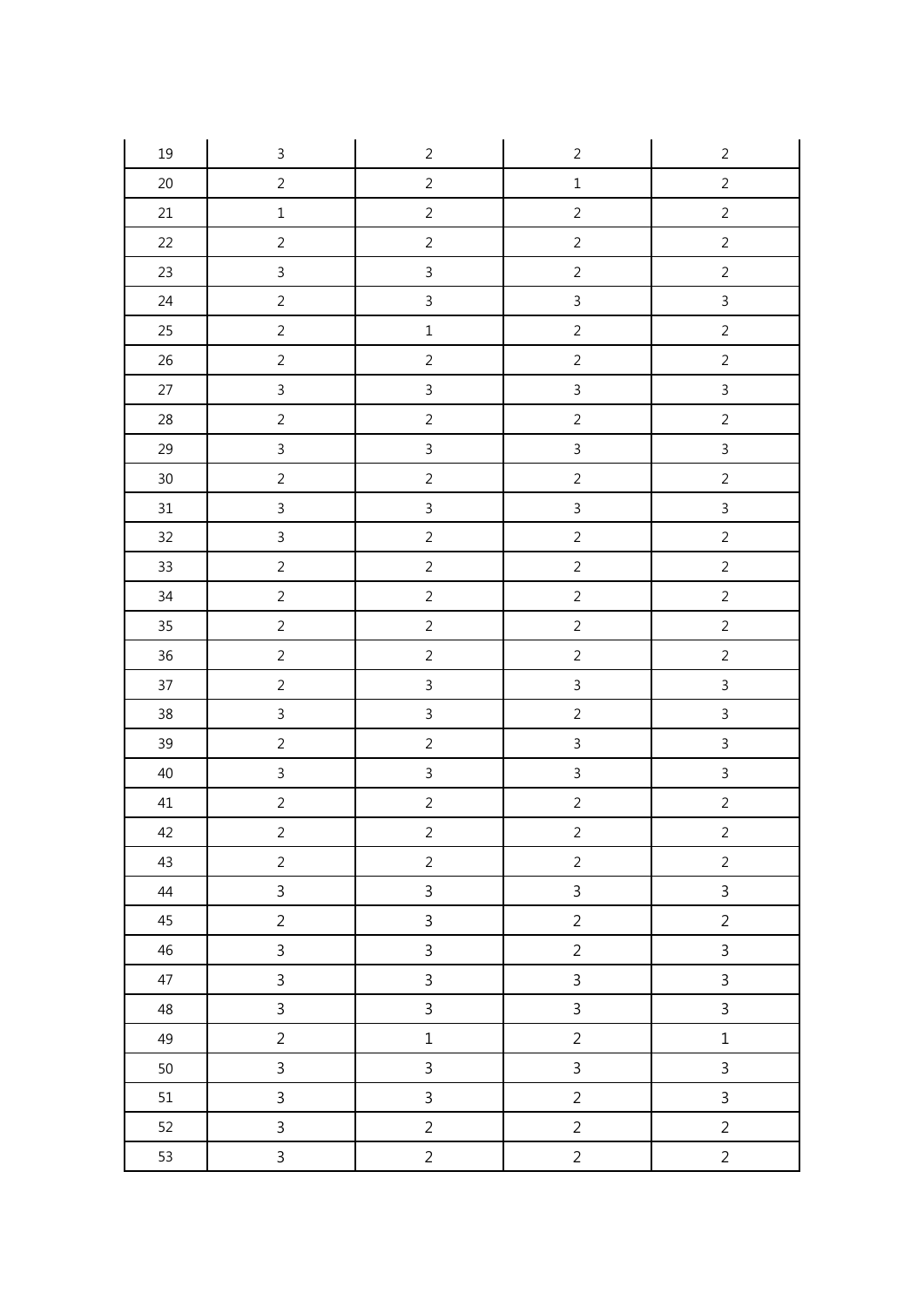| 54     | $\mathsf 3$    | $\mathsf{3}$   | $\mathsf{3}$   | $\ensuremath{\mathsf{3}}$ |
|--------|----------------|----------------|----------------|---------------------------|
| 55     | $\overline{3}$ | $\mathsf{3}$   | $\overline{3}$ | $\overline{3}$            |
| 56     | $\overline{2}$ | $\sqrt{2}$     | $\overline{3}$ | $\overline{3}$            |
| 57     | $\mathfrak{Z}$ | $\mathsf{3}$   | $\overline{3}$ | $\overline{3}$            |
| 58     | $\overline{2}$ | $\mathbf{3}$   | $\overline{3}$ | $\overline{3}$            |
| 59     | $\overline{2}$ | $\sqrt{2}$     | $\mathbf 1$    | $\mathbf 1$               |
| 60     | $\overline{c}$ | $\overline{c}$ | $\overline{c}$ | $\overline{c}$            |
| $61\,$ | $\mathfrak{Z}$ | $\overline{3}$ | $\overline{3}$ | $\overline{3}$            |
| 62     | $\overline{2}$ | $\sqrt{2}$     | $\overline{3}$ | $\overline{c}$            |
| 63     | $\overline{2}$ | $\mathsf{3}$   | $\overline{3}$ | $\overline{3}$            |
| 64     | $\overline{2}$ | $\overline{c}$ | $\overline{c}$ | $\overline{2}$            |
| 65     | $\overline{2}$ | $\overline{2}$ | $\overline{2}$ | $\overline{2}$            |
| 66     | $\overline{2}$ | $\overline{2}$ | $\mathbf{1}$   | $\mathbf 1$               |
| 67     | $\mathbf 1$    | $\overline{c}$ | $\overline{c}$ | $\overline{c}$            |
| 68     | $\overline{3}$ | $\overline{2}$ | $\overline{3}$ | $\overline{3}$            |
| 69     | $\sqrt{2}$     | $\overline{2}$ | $\overline{3}$ | $\overline{2}$            |
| $70\,$ | $\overline{2}$ | $\mathbf 1$    | $\overline{c}$ | $\overline{2}$            |
| $71\,$ | $\overline{2}$ | $\overline{3}$ | $\overline{c}$ | $\overline{2}$            |
| $72\,$ | $\overline{c}$ | $\overline{3}$ | $\overline{c}$ | $\overline{c}$            |
| $73\,$ | $\overline{c}$ | $\overline{2}$ | $\overline{c}$ | $\overline{c}$            |
| $74\,$ | $\mathfrak{Z}$ | $\sqrt{2}$     | $\overline{3}$ | $\overline{3}$            |
| 75     | $\overline{2}$ | $\overline{2}$ | $\mathbf 1$    | $\overline{2}$            |
| $76\,$ | $\overline{2}$ | $\overline{3}$ | $\overline{c}$ | $\overline{3}$            |
| 77     | $\overline{3}$ | $\overline{3}$ | $\overline{3}$ | $\overline{3}$            |
| 78     | $\overline{2}$ | $\overline{3}$ | $\overline{a}$ | $\overline{3}$            |
| 79     | $\overline{2}$ | $\overline{3}$ | $\overline{c}$ | $\overline{3}$            |
| 80     | $\overline{2}$ | $\mathbf{3}$   | $\overline{2}$ | $\sqrt{2}$                |
| 81     | $\overline{3}$ | $\mathsf{3}$   | $\overline{3}$ | $\overline{2}$            |
| 82     | $\overline{3}$ | $\overline{2}$ | $\overline{c}$ | $\overline{2}$            |
| 83     | $\overline{2}$ | $\overline{3}$ | $\overline{3}$ | $\overline{3}$            |
| 84     | $\overline{2}$ | $\overline{2}$ | $\overline{c}$ | $\overline{a}$            |
| 85     | $\overline{2}$ | $\overline{2}$ | $\overline{c}$ | $\overline{c}$            |
| 86     | $\overline{2}$ | $\overline{2}$ | $\overline{3}$ | $\overline{3}$            |
| 87     | $\mathbf{3}$   | $\overline{2}$ | $\overline{c}$ | $\sqrt{2}$                |
| 88     | $\overline{2}$ | $\mathbf{3}$   | $\overline{3}$ | $\overline{3}$            |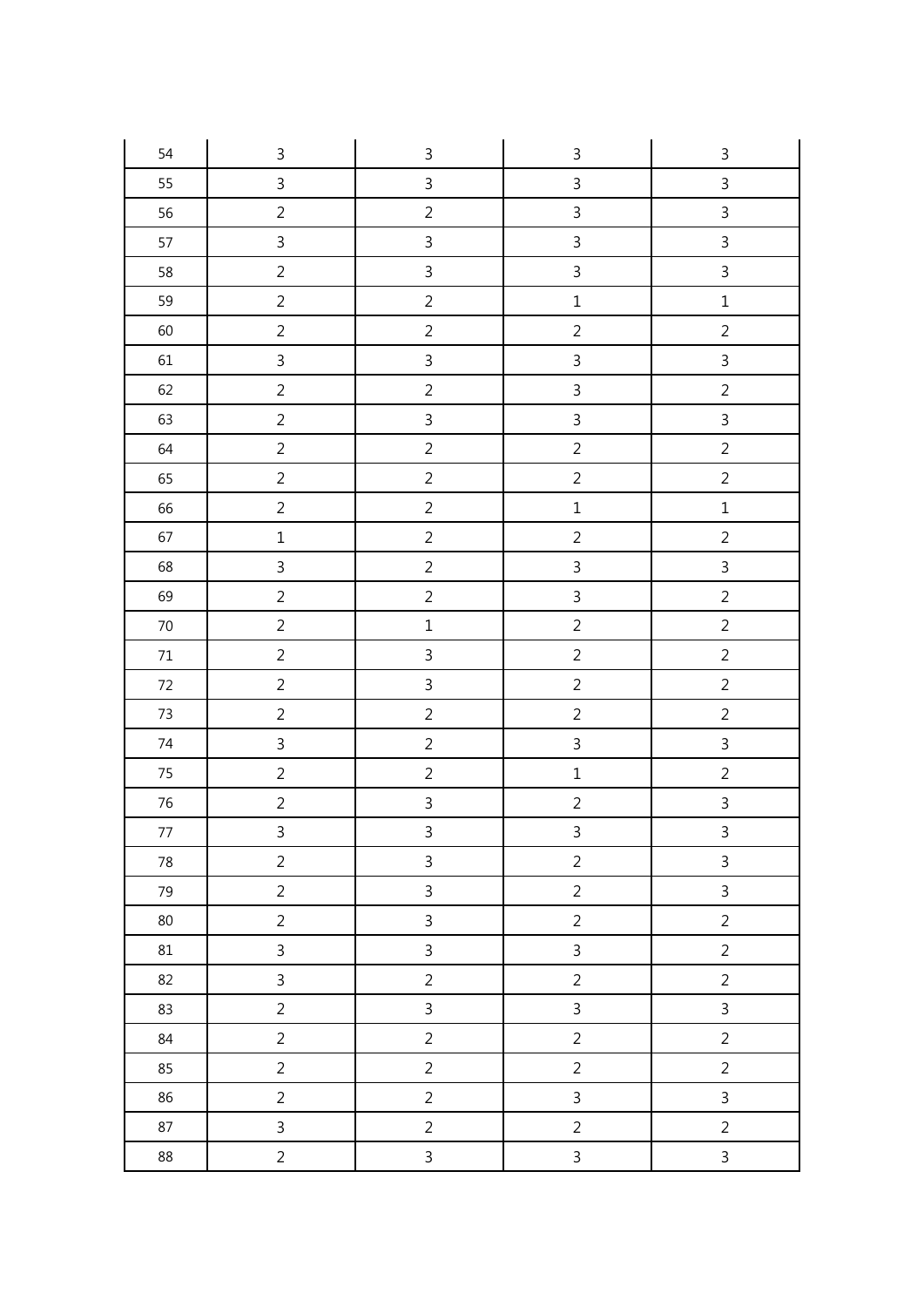| Student        |                |                |                | L22            |                |                |                         |
|----------------|----------------|----------------|----------------|----------------|----------------|----------------|-------------------------|
| No.            | T1             | T <sub>2</sub> | T <sub>3</sub> | T4             | T <sub>5</sub> | T <sub>6</sub> | $\mathsf{T} \mathsf{T}$ |
| $1\,$          | $\mathsf{3}$   | $\overline{2}$ | $\mathsf{3}$   | $\overline{3}$ | $\mathbf{3}$   | $\overline{2}$ | $\overline{2}$          |
| $\overline{2}$ | $\overline{2}$ | $\overline{2}$ | $\overline{2}$ | $\overline{2}$ | $\overline{2}$ | $\overline{2}$ | $\overline{2}$          |
| $\overline{3}$ | $\overline{2}$ | $\mathbf 1$    | $\overline{2}$ | $\overline{2}$ | $\overline{2}$ | $\overline{2}$ | $\overline{2}$          |
| $\overline{4}$ | $\overline{3}$ | $\overline{2}$ | $\overline{3}$ | $\overline{3}$ | $\overline{2}$ | $\overline{2}$ | $\overline{2}$          |
| 5              | $\overline{3}$ | $\overline{2}$ | $\overline{3}$ | $\overline{3}$ | $\overline{2}$ | $\overline{2}$ | $\overline{2}$          |
| $\sqrt{6}$     | $\overline{2}$ | $\mathbf 1$    | $\overline{2}$ | $\overline{2}$ | $\overline{2}$ | $\overline{2}$ | $\overline{2}$          |
| $\overline{7}$ | $\overline{3}$ | $\overline{2}$ | $\overline{2}$ | $\overline{2}$ | $\overline{2}$ | $\overline{2}$ | $\overline{2}$          |
| 8              | $\mathsf{3}$   | $\mathbf{3}$   | $\mathbf{3}$   | $\mathsf{3}$   | $\mathsf{3}$   | $\mathsf{3}$   | $\mathbf{3}$            |
| $\overline{9}$ | $\mathsf{3}$   | $\overline{2}$ | $\mathsf{3}$   | 3              | $\mathbf{3}$   | $\overline{2}$ | $\overline{2}$          |
| $10\,$         | $\overline{3}$ | $\overline{2}$ | $\overline{3}$ | $\overline{3}$ | $\overline{2}$ | $\overline{2}$ | $\mathsf{3}$            |
| $11\,$         | $\overline{3}$ | $\mathsf{3}$   | $\overline{3}$ | $\overline{3}$ | $\overline{3}$ | $\overline{3}$ | $\mathbf{3}$            |
| 12             | $\overline{3}$ | $\overline{2}$ | $\overline{3}$ | $\overline{3}$ | $\overline{3}$ | $\overline{2}$ | $\overline{2}$          |
| 13             | $\overline{2}$ | $\mathbf 1$    | $\overline{2}$ | $\overline{2}$ | $\overline{2}$ | $\overline{2}$ | $\sqrt{2}$              |
| 14             | $\overline{3}$ | $\overline{2}$ | $\overline{3}$ | $\overline{3}$ | $\overline{3}$ | $\overline{3}$ | $\overline{3}$          |
| 15             | $\overline{3}$ | $\overline{2}$ | $\overline{3}$ | $\overline{3}$ | $\overline{3}$ | $\overline{3}$ | $\overline{3}$          |
| $16\,$         | $\overline{3}$ | $\mathbf{3}$   | $\mathbf{3}$   | $\mathsf{3}$   | $\mathbf{3}$   | $\mathfrak{Z}$ | $\mathbf{3}$            |
| $17\,$         | $\overline{2}$ | $\overline{2}$ | $\overline{2}$ | $\overline{2}$ | $\overline{2}$ | $\overline{2}$ | $\overline{2}$          |
| 18             | $\overline{2}$ | $\mathbf 1$    | $\overline{2}$ | $\overline{2}$ | $\overline{2}$ | $\overline{2}$ | $\overline{2}$          |
| 19             | $\overline{2}$ | $\overline{2}$ | $\overline{2}$ | $\overline{2}$ | $\overline{2}$ | $\overline{2}$ | $\overline{2}$          |
| $20\,$         | $\overline{3}$ | $\overline{2}$ | $\mathbf{3}$   | $\overline{3}$ | $\overline{3}$ | $\overline{2}$ | $\overline{2}$          |
| 21             | $\overline{2}$ | $\overline{2}$ | $\overline{2}$ | $\overline{2}$ | $\overline{2}$ | $\overline{2}$ | $\overline{2}$          |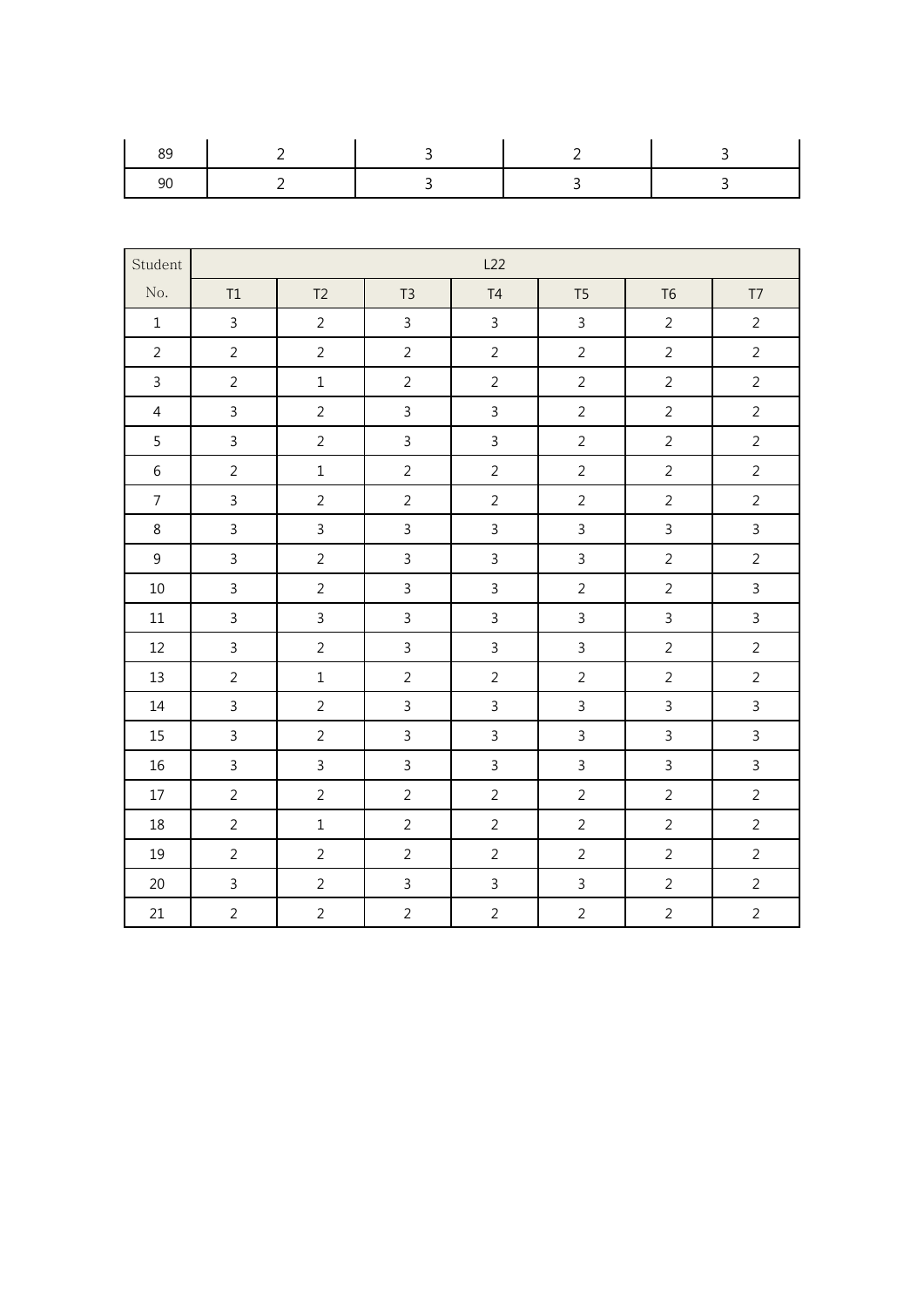|              | Assessment Learning Goal L3 |                  |                |           |              |                                  |      |             |                |
|--------------|-----------------------------|------------------|----------------|-----------|--------------|----------------------------------|------|-------------|----------------|
|              | L31(FIN689)                 |                  |                |           | L32(FIN663)  |                                  |      | L33(FIN600) |                |
|              | T1                          | T <sub>2</sub>   | T <sub>3</sub> | <b>T4</b> | T1           | T <sub>2</sub><br>T <sub>3</sub> |      |             | T <sub>2</sub> |
| $\mathbf{1}$ | $\mathbf 0$                 | $\boldsymbol{0}$ | $\mathbf 0$    | 1         | $\mathbf{0}$ | $\mathbf 0$                      | 0    |             | 0              |
| 2            | 23                          | 17               | 24             | 23        | 9            | 3                                | 13   | 7           | 6              |
| 3            | 24                          | 30               | 23             | 23        | 12           | 18                               | 8    | 16          | 18             |
| N            | 47                          | 47               | 47             | 47        | 21           | 21                               | 21   | 24          | 24             |
| Avg          | 2.51                        | 2.64             | 2.49           | 2.47      | 2.57         | 2.86                             | 2.38 | 2.63        | 2.75           |
| Avg_t        |                             | 2.53             |                |           |              | 2.60                             |      | 2.69        |                |

\* Criteria: 1 (Fails to Meet Expectations) 2 (Meets Expectations) 3 (Exceeds Expectations)

| Student        | L31            |                |                |                |  |
|----------------|----------------|----------------|----------------|----------------|--|
| $\rm No.$      | $\mathsf{T1}$  | $T2$           | $T3$           | $\mathsf{T}4$  |  |
| $\,1\,$        | $\overline{3}$ | $\overline{2}$ | $\overline{3}$ | $\overline{3}$ |  |
| $\overline{2}$ | $\overline{2}$ | $\overline{c}$ | $\overline{3}$ | $\overline{2}$ |  |
| $\overline{3}$ | $\overline{2}$ | $\overline{2}$ | $\overline{2}$ | $\mathbf 1$    |  |
| $\overline{4}$ | $\overline{2}$ | $\mathbf{3}$   | $\overline{2}$ | $\overline{2}$ |  |
| 5              | $\overline{2}$ | $\overline{2}$ | $\overline{2}$ | $\overline{3}$ |  |
| $\,$ 6 $\,$    | $\overline{2}$ | $\overline{2}$ | $\overline{2}$ | $\overline{2}$ |  |
| $\overline{7}$ | $\overline{3}$ | $\overline{2}$ | $\overline{2}$ | $\overline{2}$ |  |
| $\,8\,$        | $\overline{2}$ | $\overline{3}$ | $\overline{2}$ | $\overline{2}$ |  |
| $\mathsf 9$    | $\overline{3}$ | $\overline{2}$ | $\overline{3}$ | $\overline{c}$ |  |
| $10\,$         | $\overline{2}$ | $\overline{3}$ | $\overline{2}$ | $\overline{2}$ |  |
| $11\,$         | $\overline{3}$ | $\mathbf{3}$   | $\overline{2}$ | $\overline{2}$ |  |
| $12\,$         | $\overline{2}$ | $\mathsf{3}$   | $\overline{3}$ | $\overline{2}$ |  |
| $13\,$         | $\mathbf{3}$   | $\mathfrak{Z}$ | $\mathbf{3}$   | $\mathfrak{Z}$ |  |
| $14\,$         | $\mathfrak{Z}$ | $\overline{3}$ | $\sqrt{2}$     | $\overline{2}$ |  |
| $15\,$         | $\overline{2}$ | $\overline{3}$ | $\mathbf{3}$   | $\overline{2}$ |  |
| $16\,$         | $\mathbf{3}$   | $\overline{2}$ | $\overline{3}$ | $\overline{2}$ |  |
| $17\,$         | $\overline{2}$ | $\overline{3}$ | $\overline{2}$ | $\overline{2}$ |  |
| $18\,$         | $\overline{3}$ | $\overline{3}$ | $\overline{2}$ | $\overline{2}$ |  |
| $19\,$         | $\overline{3}$ | $\overline{3}$ | $\overline{2}$ | $\overline{3}$ |  |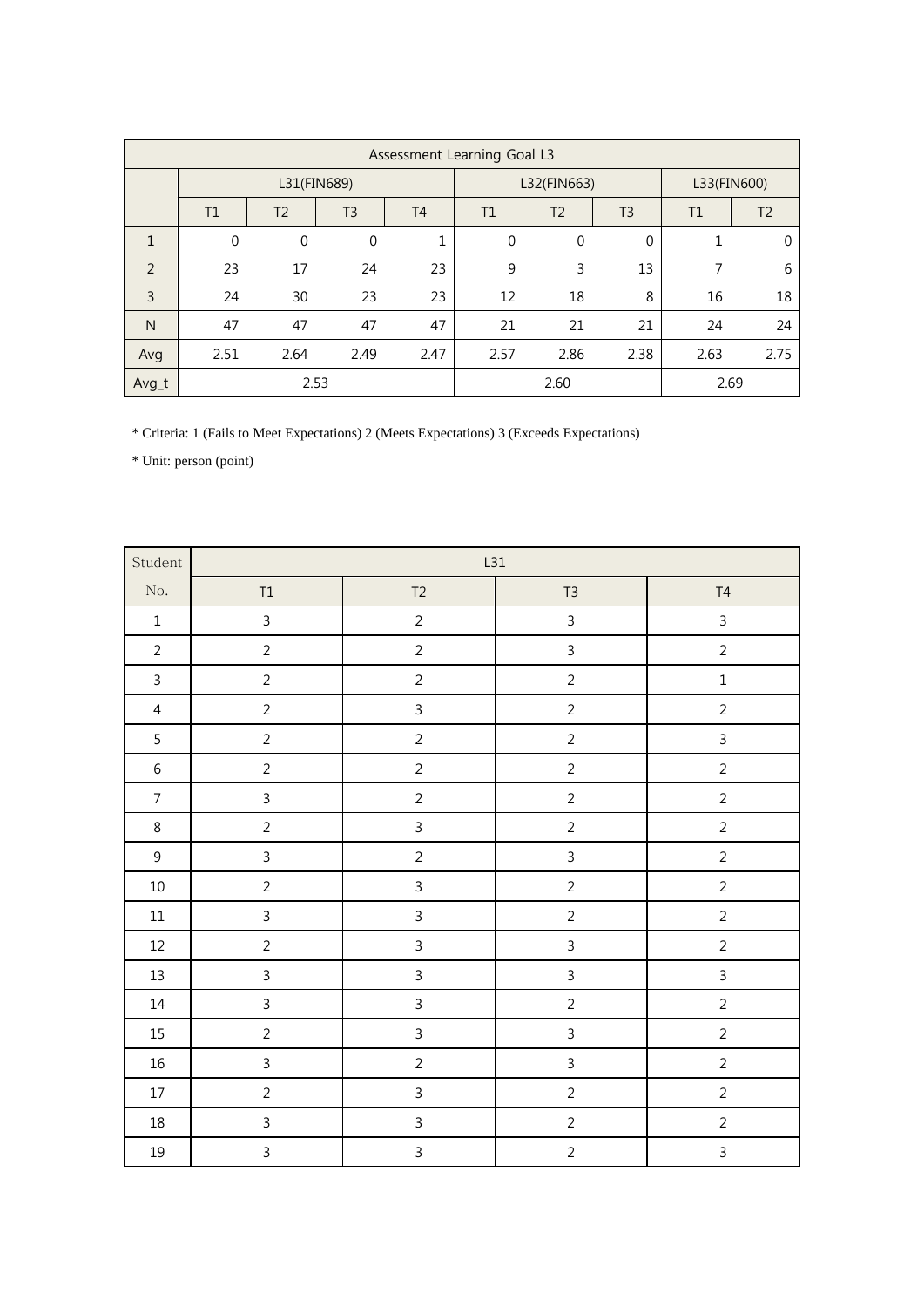| $20\,$ | $\overline{c}$          | $\overline{c}$ | $\overline{c}$ | $\sqrt{2}$     |
|--------|-------------------------|----------------|----------------|----------------|
| $21\,$ | $\overline{c}$          | $\overline{3}$ | $\overline{3}$ | $\overline{c}$ |
| 22     | $\overline{2}$          | $\overline{2}$ | $\overline{2}$ | $\overline{2}$ |
| $23\,$ | $\overline{3}$          | $\overline{3}$ | $\mathfrak{Z}$ | $\overline{2}$ |
| 24     | $\overline{3}$          | $\overline{3}$ | $\overline{2}$ | $\overline{2}$ |
| $25\,$ | $\overline{3}$          | $\overline{3}$ | $\overline{c}$ | $\overline{3}$ |
| $26\,$ | $\overline{3}$          | $\overline{3}$ | $\mathfrak{Z}$ | $\overline{2}$ |
| $27\,$ | $\overline{3}$          | $\overline{3}$ | $\overline{3}$ | $\overline{3}$ |
| $28\,$ | $\overline{3}$          | $\overline{3}$ | $\mathfrak{Z}$ | $\overline{2}$ |
| 29     | $\overline{2}$          | $\overline{3}$ | $\overline{2}$ | $\overline{3}$ |
| $30\,$ | $\overline{c}$          | $\overline{3}$ | $\overline{3}$ | $\overline{c}$ |
| $31\,$ | $\overline{c}$          | $\overline{3}$ | $\mathbf{3}$   | $\overline{3}$ |
| $32\,$ | $\overline{c}$          | $\overline{3}$ | $\overline{a}$ | $\overline{3}$ |
| $33\,$ | $\overline{3}$          | $\overline{3}$ | $\overline{3}$ | $\overline{3}$ |
| $34\,$ | $\overline{2}$          | $\overline{2}$ | $\mathbf{3}$   | $\overline{3}$ |
| $35\,$ | $\overline{c}$          | $\overline{3}$ | $\overline{a}$ | $\overline{3}$ |
| $36\,$ | $\overline{2}$          | $\overline{2}$ | $\overline{3}$ | $\overline{3}$ |
| $37\,$ | $\overline{3}$          | $\overline{3}$ | $\overline{c}$ | $\overline{3}$ |
| $38\,$ | $\overline{c}$          | $\overline{c}$ | $\overline{c}$ | $\overline{3}$ |
| 39     | $\overline{2}$          | $\overline{3}$ | $\overline{3}$ | $\overline{3}$ |
| $40\,$ | $\overline{3}$          | $\overline{3}$ | $\mathfrak{Z}$ | $\overline{3}$ |
| $41\,$ | $\mathfrak{Z}$          | $\overline{2}$ | $\mathsf{3}$   | $\overline{2}$ |
| 42     | $\overline{3}$          | $\overline{3}$ | $\overline{2}$ | $\overline{3}$ |
| 43     | $\overline{c}$          | $\overline{c}$ | $\overline{3}$ | $\mathbf{3}$   |
| $44\,$ | $\overline{\mathbf{3}}$ | $\overline{c}$ | $\overline{c}$ | $\overline{3}$ |
| 45     | $\overline{3}$          | $\overline{3}$ | $\overline{2}$ | $\overline{3}$ |
| 46     | $\mathsf{3}$            | $\overline{3}$ | $\overline{3}$ | $\overline{3}$ |
| $47\,$ | $\mathsf{3}$            | $\overline{2}$ | $\mathfrak{Z}$ | $\overline{3}$ |

| Student | L32 |  |  |  |  |  |
|---------|-----|--|--|--|--|--|
| No.     |     |  |  |  |  |  |
|         |     |  |  |  |  |  |
|         |     |  |  |  |  |  |
|         |     |  |  |  |  |  |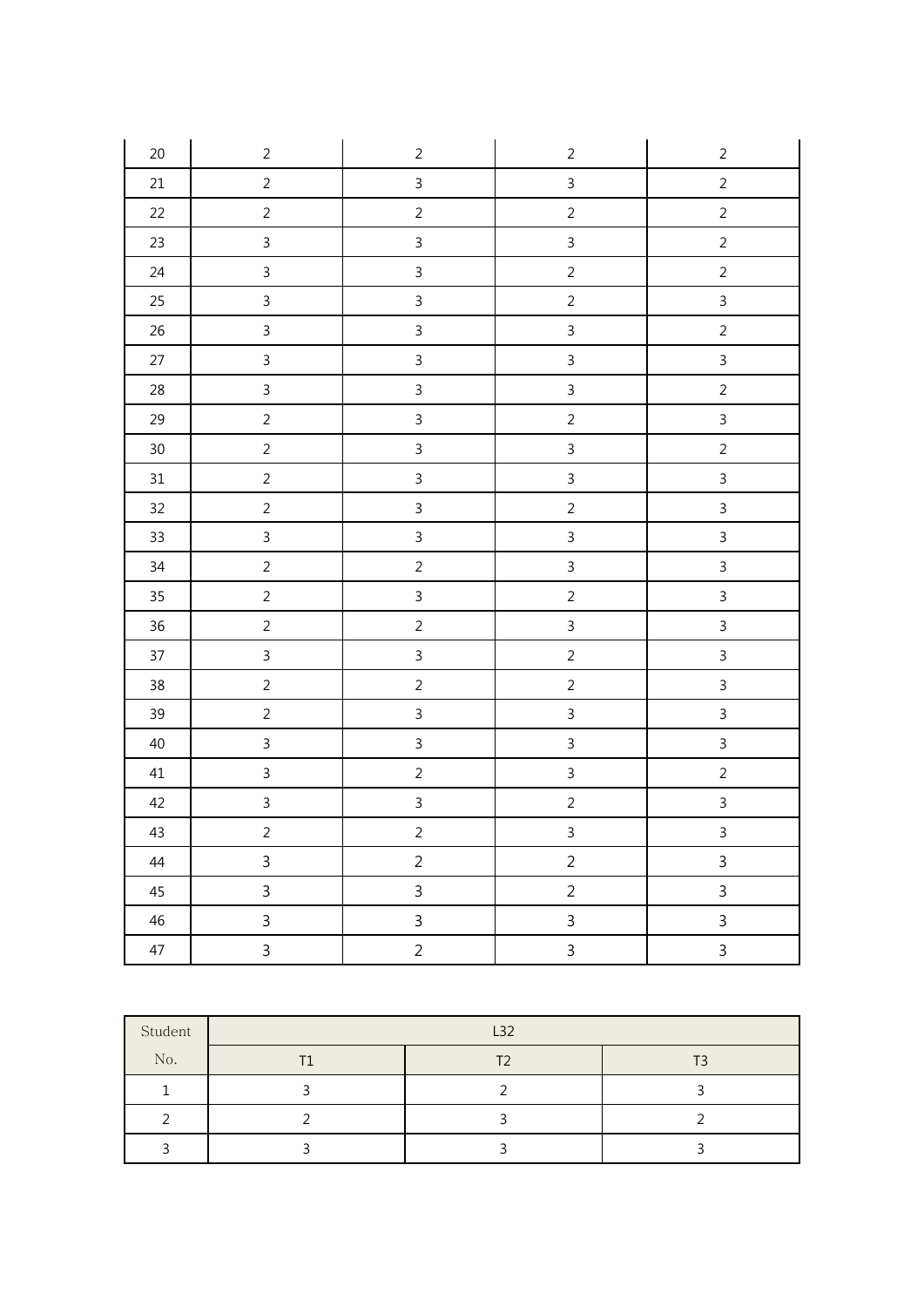| $\overline{4}$ | $\overline{2}$ | $\mathsf{3}$            | $\overline{2}$ |
|----------------|----------------|-------------------------|----------------|
| 5              | $\overline{3}$ | $\overline{3}$          | $\overline{2}$ |
| $\,$ 6 $\,$    | $\overline{2}$ | $\mathbf{3}$            | $\overline{2}$ |
| $\overline{7}$ | $\overline{3}$ | $\mathsf{3}$            | $\overline{3}$ |
| $\,8\,$        | $\overline{3}$ | $\overline{3}$          | $\mathbf{3}$   |
| $\mathsf 9$    | $\overline{2}$ | $\overline{3}$          | $\sqrt{2}$     |
| $10\,$         | $\overline{3}$ | $\overline{3}$          | $\overline{c}$ |
| $11\,$         | $\overline{3}$ | $\overline{3}$          | $\overline{2}$ |
| $12\,$         | $\overline{2}$ | $\overline{c}$          | $\sqrt{2}$     |
| $13\,$         | $\overline{2}$ | $\overline{3}$          | $\overline{c}$ |
| $14\,$         | $\overline{3}$ | $\overline{\mathbf{3}}$ | $\overline{3}$ |
| $15\,$         | $\overline{2}$ | $\overline{c}$          | $\overline{2}$ |
| $16\,$         | $\overline{3}$ | $\mathbf{3}$            | $\overline{3}$ |
| $17\,$         | $\overline{c}$ | $\overline{3}$          | $\overline{2}$ |
| $18\,$         | $\overline{2}$ | $\mathsf{3}$            | $\overline{2}$ |
| $19\,$         | $\mathsf{3}$   | $\mathsf 3$             | $\mathsf{3}$   |
| $20\,$         | $\overline{3}$ | $\mathsf{3}$            | $\sqrt{2}$     |
| $21\,$         | $\mathsf{3}$   | $\mathsf{3}$            | $\overline{3}$ |

| Student No.    | L33            |                |  |  |
|----------------|----------------|----------------|--|--|
|                | $\mathsf{T1}$  | T2             |  |  |
| $\mathbf 1$    | $\mathsf{3}$   | $\mathsf{3}$   |  |  |
| $\overline{2}$ | $\overline{2}$ | $\overline{2}$ |  |  |
| $\mathbf{3}$   | $\mathbf{3}$   | $\mathsf{3}$   |  |  |
| $\overline{4}$ | $\overline{2}$ | $\mathsf{3}$   |  |  |
| 5              | $\mathsf{3}$   | $\mathsf{3}$   |  |  |
| $\,6\,$        | $\overline{2}$ | $\overline{2}$ |  |  |
| $\overline{7}$ | $\mathbf{3}$   | $\mathbf{3}$   |  |  |
| $\,8\,$        | $\mathsf{3}$   | $\mathsf 3$    |  |  |
| $9\,$          | $\mathbf 1$    | $\overline{2}$ |  |  |
| $10\,$         | $\overline{2}$ | $\overline{2}$ |  |  |
| $11\,$         | $\mathbf{3}$   | $\mathsf{3}$   |  |  |
| $12\,$         | $\mathsf{3}$   | 3              |  |  |
| 13             | $\mathsf{3}$   | $\mathsf{3}$   |  |  |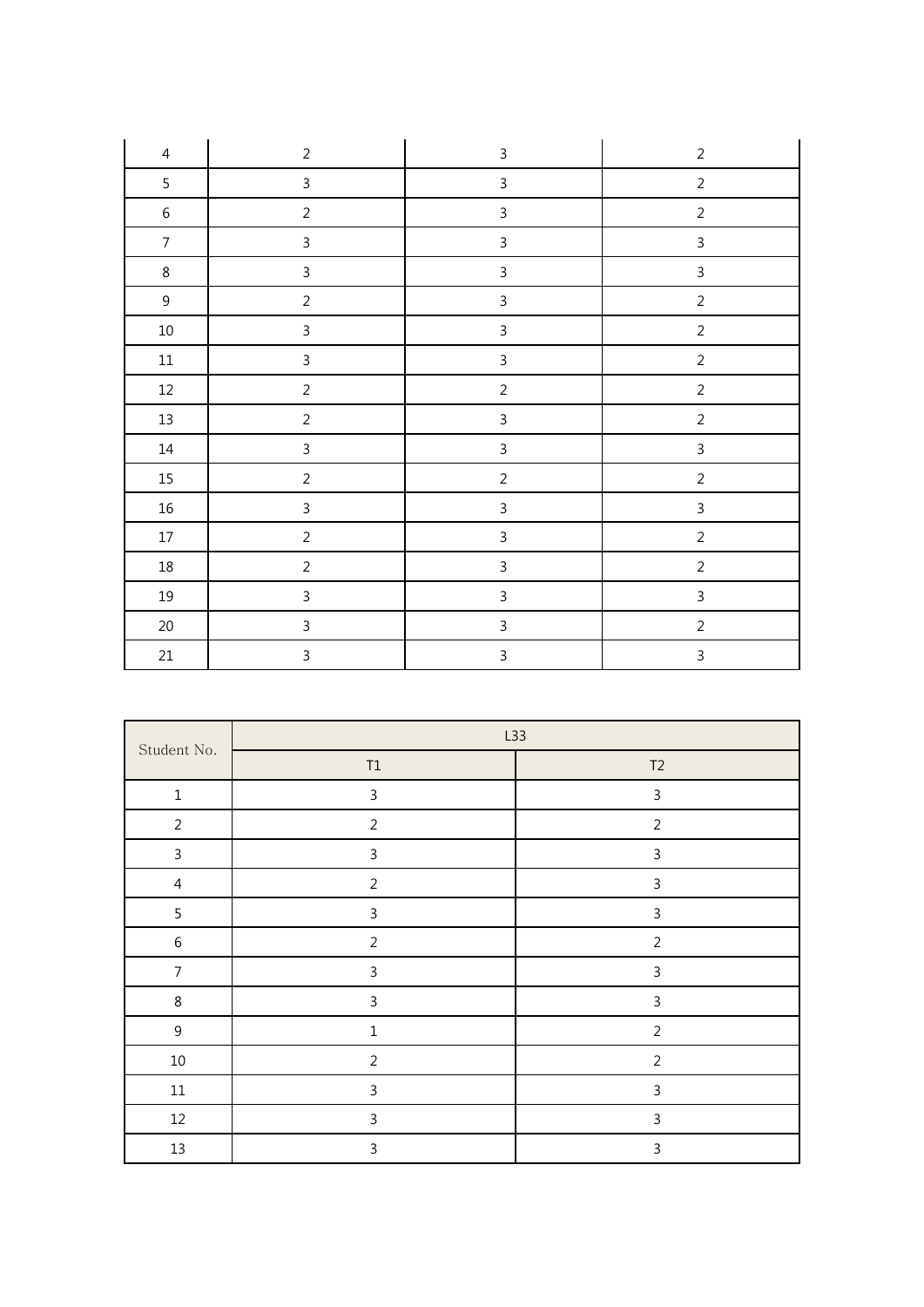| 14     | 3              | 3              |
|--------|----------------|----------------|
| 15     | 3              | 3              |
| $16\,$ | 3              | ς              |
| 17     | 3              | 3              |
| $18\,$ | 3              | 3              |
| 19     | $\mathcal{P}$  | $\mathcal{P}$  |
| $20\,$ | 2              | $\overline{2}$ |
| 21     | 3              | 3              |
| 22     | $\overline{2}$ | 3              |
| 23     | 3              | 3              |
| 24     | 3              | ς              |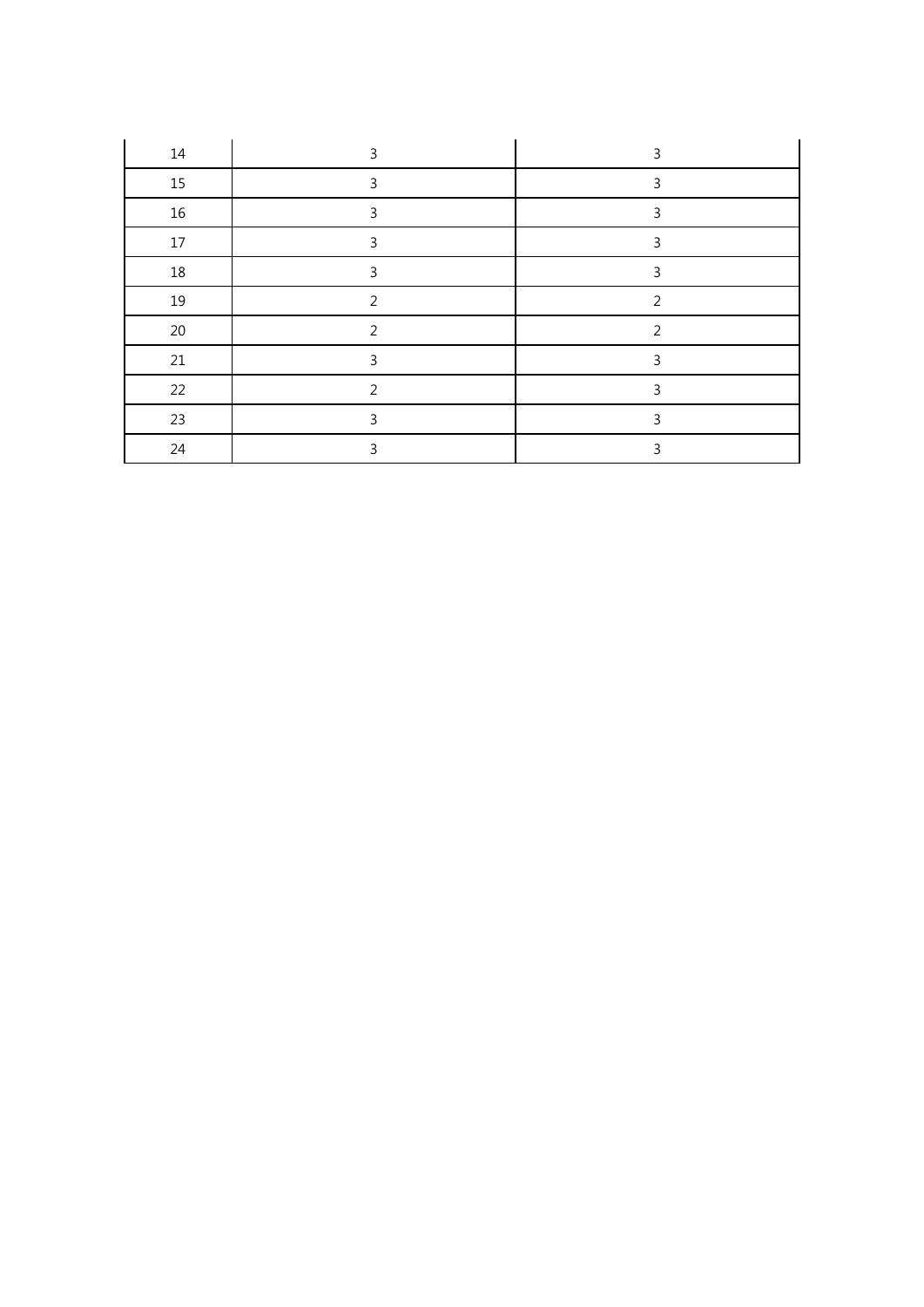|               | Assessment Learning Goal L4 |                |             |                |                |      |                |  |
|---------------|-----------------------------|----------------|-------------|----------------|----------------|------|----------------|--|
|               |                             |                | L41(FIN510) |                |                |      | L42(FIN510)    |  |
|               | T1                          | T <sub>2</sub> | T3          | T <sub>4</sub> | T <sub>5</sub> | T1   | T <sub>2</sub> |  |
|               |                             |                |             |                | $\mathbf{1}$   | 0    | $\Omega$       |  |
| $\mathcal{P}$ | 8                           | 8              | 8           | 10             | 10             | 8    | 8              |  |
| 3             |                             |                |             | 5              | 5              | 8    | 8              |  |
| N             | 16                          | 16             | 16          | 16             | 16             | 16   | 16             |  |
| Avg           | 2.38                        | 2.38           | 2.38        | 2.25           | 2.25           | 2.50 | 2.50           |  |
| Avg_t         |                             |                | 2.33        |                |                |      | 2.50           |  |

\* Criteria: 1 (Fails to Meet Expectations) 2 (Meets Expectations) 3 (Exceeds Expectations)

| Student          | L41            |                |                |                |                |
|------------------|----------------|----------------|----------------|----------------|----------------|
| No.              | T1             | $\mathrm{T}2$  | <b>T3</b>      | $\mathrm{T}4$  | $\rm{T}5$      |
| $\mathbf{1}$     | 3              | 3              | 3              | 3              | $\mathbf{3}$   |
| $\overline{2}$   | $\sqrt{2}$     | $\overline{2}$ | $\overline{2}$ | $\sqrt{2}$     | $\overline{2}$ |
| 3                | $\sqrt{2}$     | $\overline{2}$ | $\overline{2}$ | $\sqrt{2}$     | $\sqrt{2}$     |
| $\sqrt{4}$       | $\,1$          | $\,1$          | $\,1$          | $\,1$          | $\,1\,$        |
| $\mathbf 5$      | $\overline{2}$ | $\overline{2}$ | $\overline{2}$ | $\sqrt{2}$     | $\sqrt{2}$     |
| $\,6\,$          | $\mathbf{3}$   | 3              | $\,3$          | $\sqrt{2}$     | $\sqrt{2}$     |
| $\overline{7}$   | $\mathbf{3}$   | 3              | $\mathbf{3}$   | $\sqrt{2}$     | $\sqrt{2}$     |
| $8\,$            | $\sqrt{2}$     | $\overline{2}$ | $\sqrt{2}$     | $\sqrt{2}$     | $\sqrt{2}$     |
| $\boldsymbol{9}$ | $\sqrt{2}$     | $\overline{2}$ | $\overline{2}$ | $\overline{2}$ | $\sqrt{2}$     |
| 10               | $\mathbf 3$    | 3              | 3              | $\,3$          | $\,3$          |
| 11               | $\mathbf 3$    | $\mathbf 3$    | $\,3$          | $\,3$          | $\,3$          |
| 12               | $\sqrt{2}$     | $\overline{2}$ | $\overline{2}$ | $\sqrt{2}$     | $\overline{2}$ |
| 13               | $\sqrt{2}$     | $\sqrt{2}$     | $\overline{2}$ | $\sqrt{2}$     | $\overline{2}$ |
| $14\,$           | $\sqrt{2}$     | $\overline{2}$ | $\overline{2}$ | $\sqrt{2}$     | $\overline{2}$ |
| $15\,$           | 3              | 3              | $\,3$          | $\,3$          | $\,3$          |
| $16\,$           | 3              | 3              | 3              | 3              | $\,3$          |